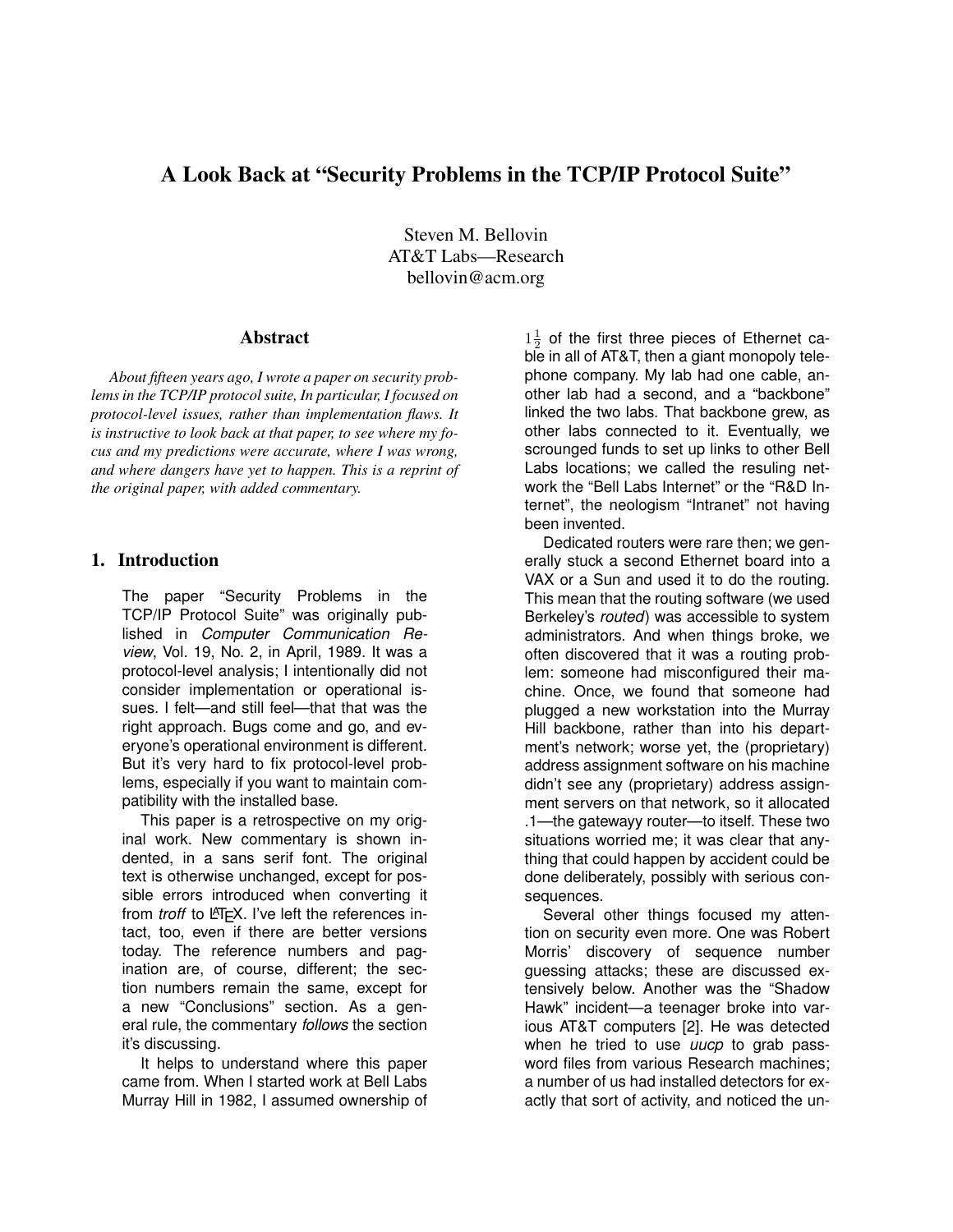usual behavior. At that, we were lucky—most of the connectivity within AT&T was via the proprietary Datakit network, which he didn't know how to exploit.

By the time of the Internet worm of 1988, this paper was already in substantially its current form. The result was an analysis (to the best of my ability; I was relatively new to security at the time) of protocol-level problems in TCP/IP.

The original paper was criticized in [54]. Some of the criticisms were valid; some, in my opinion, were not. At the time, I chose not to publish a detailed rebuttal; I will not do so here. I have, where appropriate, noted where my analysis was especially incorrect. I did and do feel that my conclusions were substantially correct.

The TCP/IP protocol suite [41, 21] which is very widely used today, was developed under the sponsorship of the Department of Defense. Despite that, there are a number of serious security flaws inherent in the protocols. Some of these flaws exist because hosts rely on IP source address for authentication; the Berkeley "*r*-utilities" [22] are a notable example. Others exist because network control mechanisms, and in particular routing protocols, have minimal or nonexistent authentication.

When describing such attacks, our basic assumption is that the attacker has more or less complete control over some machine connected to the Internet. This may be due to flaws in that machine's own protection mechanisms, or it may be because that machine is a microcomputer, and inherently unprotected. Indeed, the attacker may even be a rogue system administrator.

#### **1.1. Exclusions**

We are not concerned with flaws in particular implementations of the protocols, such as those used by the Internet "worm" [95, 90, 38] Rather, we discuss generic problems with the protocols themselves. As will be seen, careful implementation techniques can alleviate or prevent some of these problems. Some of the protocols we discuss are derived from Berkeley's version of the UNIX system; others are generic Internet protocols.

We are also not concerned with classic network attacks, such as physical eavesdropping, or altered or injected messages. We discuss such problems only in so far as they are facilitated or possible because of protocol problems.

For the most part, there is no discussion here of vendor-specific protocols. We do discuss some problems with Berkeley's protocols, since these have become de facto standards for many vendors, and not just for UNIX systems.

One of the criticisms in [54]) was that I had lumped Berkeley-specific protocols together with standardized protocols described in RFCs. It's quite clear from the preceeding paragraph that I understood the difference. However, the use of address-based authentication—a major flaw that I criticize throughout the paper—was peculiar to Berkeley's software; I did not make that distinction clear. It is indeed a bad way to do authentication, but it was not blessed by any official standard.

### **2. TCP Sequence Number Prediction**

One of the more fascinating security holes was first described by Morris [70]. Briefly, he used TCP sequence number prediction to construct a TCP packet sequence without ever receiving any responses from the server. This allowed him to spoof a trusted host on a local network.

The normal TCP connection establishment sequence involves a 3-way handshake. The client selects and transmits an initial sequence number  $\text{ISN}_C$ , the server acknowledges it and sends its own sequence number  $ISN<sub>S</sub>$ , and the client acknowledges that. Following those three messages, data transmission may take place. The exchange may be shown schematically as follows:

$$
C \rightarrow S: \quad SYN(\text{ISN}_C)
$$
  
\n
$$
S \rightarrow C: \quad SYN(\text{ISN}_S), ACK(ISN_C)
$$
  
\n
$$
C \rightarrow S: \quad ACK(\text{ISN}_S)
$$
  
\n
$$
C \rightarrow S: \quad \text{data}
$$
  
\nand/or  
\n
$$
S \rightarrow C: \quad \text{data}
$$

That is, for a conversation to take place,  $C$  must first hear  $ISN<sub>S</sub>$ , a more or less random number.

Suppose, though, that there was a way for an intruder  $X$ to *predict*  $ISN<sub>S</sub>$ . In that case, it could send the following sequence to impersonate trusted host T:

$$
X \rightarrow S: \quad SYN(ISN_X), SRC = T
$$
  
\n
$$
S \rightarrow T: \quad SYN(ISN_S), ACK(ISN_X)
$$
  
\n
$$
X \rightarrow S: \quad ACK(ISN_S), SRC = T
$$
  
\n
$$
X \rightarrow S: \quad ACK(ISN_S), SRC = T, nasty - data
$$

Even though the message  $S \to T$  does not go to X, X was able to know its contents, and hence could send data. If  $X$  were to perform this attack on a connection that allows command execution (i.e., the Berkeley *rsh* server), malicious commands could be executed.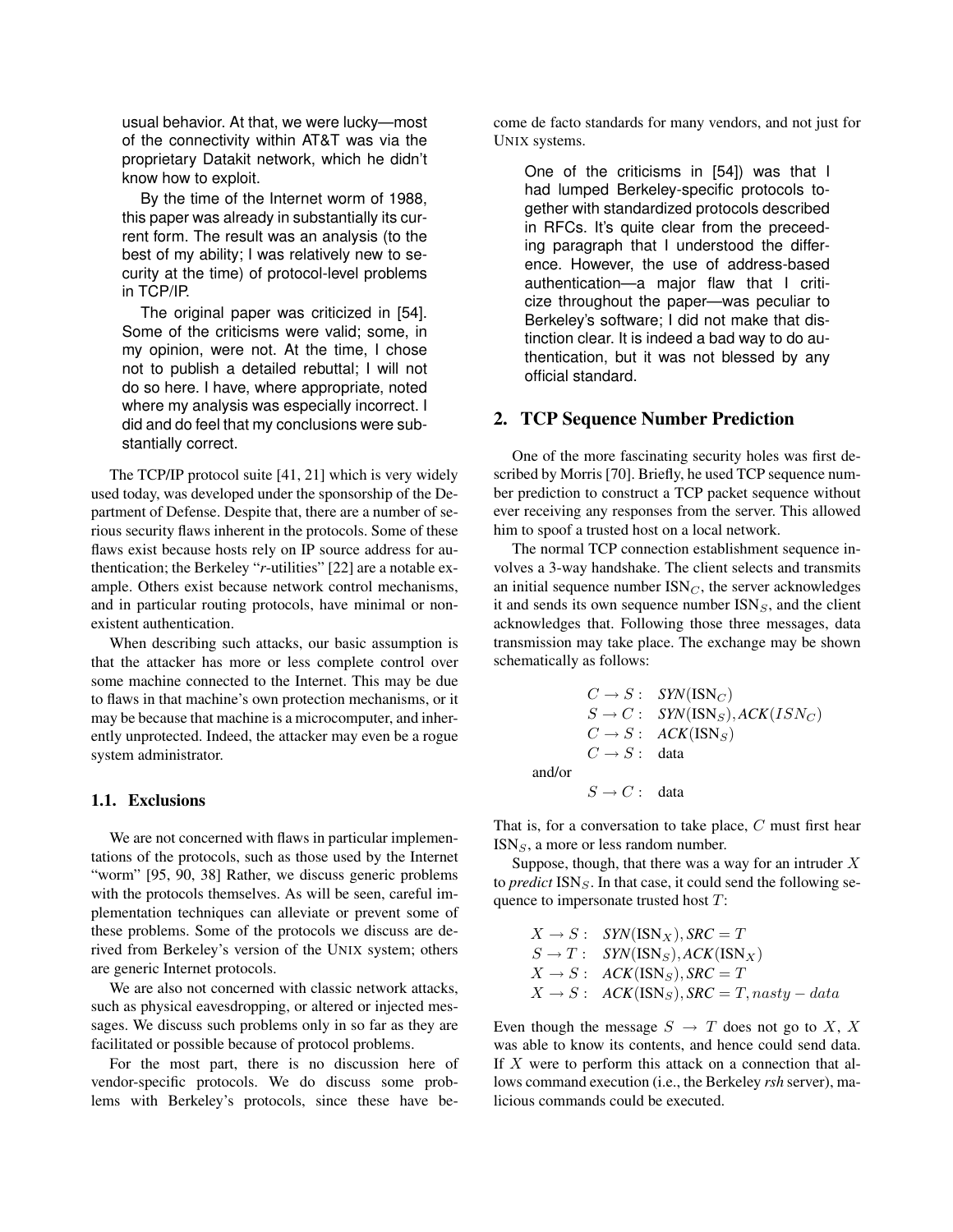How, then, to predict the random ISN? In Berkeley systems, the initial sequence number variable is incremented by a constant amount once per second, and by half that amount each time a connection is initiated. Thus, if one initiates a legitimate connection and observes the  $ISN<sub>S</sub>$  used, one can calculate, with a high degree of confidence,  $ISN'_{S}$ used on the next connection attempt.

Morris points out that the reply message

$$
S \to T : SYN(\text{ISN}_S), ACK(\text{ISN}_X)
$$

does not in fact vanish down a black hole; rather, the real host T will receive it and attempt to reset the connection. This is not a serious obstacle. Morris found that by impersonating a server port on  $T$ , and by flooding that port with apparent connection requests, he could generate queue overflows that would make it likely that the  $S \to T$  message would be lost. Alternatively, one could wait until  $T$ was down for routine maintenance or a reboot.

I mischaracterized Morris' paper on this point. While flooding can work—without explicitly stating it, I anticipated the denial of service attacks that started occurring in 1996—Morris in fact exploited an implementation error in the Berkeley kernel to accomplish his goal with many fewer packets. That flaw (described in [10] as well as in Morris' paper) received very little attention at the time, and was not fixed until many years later.

For that matter, sequence number attacks received little attention outside of my paper, until Kevin Mitnick reimplemented Morris' idea and used it to attack Tsutomu Shimomura [93]. Shimomura then proceeded to track down Mitnick.

A variant on this TCP sequence number attack, not described by Morris, exploits the *netstat* [86] service. In this attack, the intruder impersonates a host that is down. If *netstat* is available on the target host, it may supply the necessary sequence number information on another port; this eliminates all need to guess.<sup>1</sup>

The Berkeley implementation of netstat was dangerous, but not for the reasons that I gave here. It did list the open ports on the machine, as well as all current connections; both items are very valuable to would-be attackers. Indeed, discovering the former is a major piece of functionality of many attack tools. Fortunately, even in 1989 netstat was not available

by default on any 4.2BSD or 4.3BSD systems. There were still TOPS-20 systems on the net at that time; those systems had a vulnerable netstat, a fact I refrained from mentioning for fear of pointing attackers at targets. Actual output is shown in Figure 1.

There are several salient points here. The first, of course, which I stressed at the time, is that address-based authentication is very vulnerable to attack. I will return to this point later. A second point is a threat I mention later, but not in this context: if you know the sequence numbers of an active session, you can hijack it. This attack was implemented a few years later by Joncheray [53].

A more important point (and this is one made in  $[54]$ ) is that the *r*-utilities are implicitly relying on TCP sequence numbers—and hence on TCP session correctness—for security properties. However, TCP was never designed to be a secure protocol, nor were there ever any guarantees about the properties of the sequence number. The underlying issue is this: what properties of a layer are "exported" to a higher layer? Assuming too much at any higher later is a mistake; it can lead to correctness failurs as well as to security failures. For that matter, it is necessary to inquire even more closely, even of sequence numbers in a security protocol: what properties are they guaranteed to have? Are they simply packet sequence numbers, or can they be used as, say, the initialization vector for counter mode encryption [35]?

Was there a security problem? Yes, there certainly was, as demonstrated graphically a few years later in the Mitnick vs. Shimomura incident. But the *architectural* flaw was the assumption that TCP sequence numbers had security properties which they did not. (Ironically, I have Heard that analyses of the security properties of sequence numbers were, in fact, done in the classified world and they concluded that such attacks were not feasible. . .)

The sequence number attack story isn't over. In 2004, Watson observed that TCP reset packets were honored if the RST bit was set on a packet whose initial sequence number was anywhere within the receive window (see US-CERT Technical Cyber Security Alert TA04-111A). On modern systems, the receive window is ofen 32K bytes or more,

<sup>1</sup> The *netstat* protocol is obsolete, but is still present on some Internet hosts. Security concerns were not behind its elimination.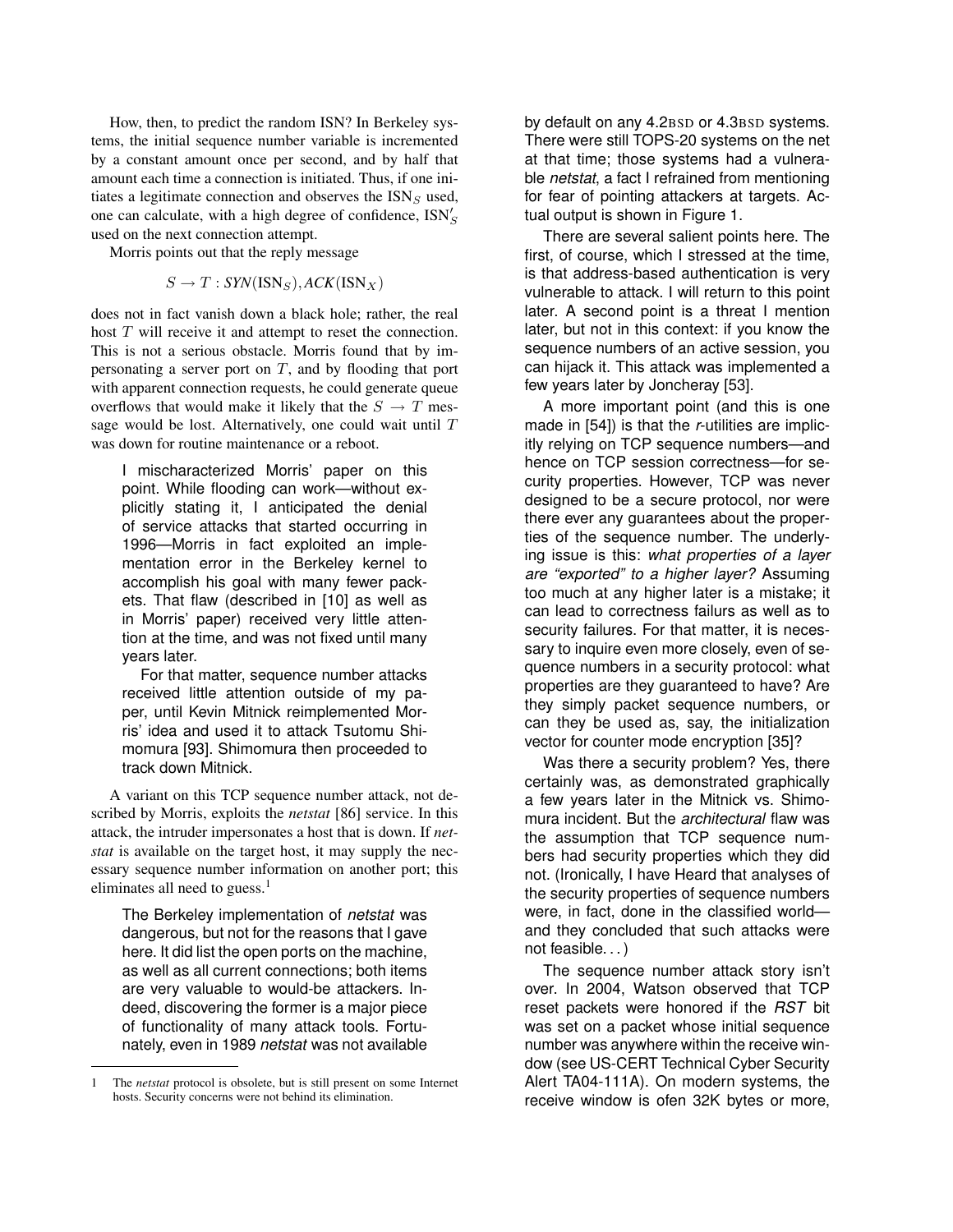| <b>JCN</b> | STATE                            |    | LPORT FPORT |               | FGN-HOST R-SEQUENCE S-SEQUENCE SENDW |           |      |
|------------|----------------------------------|----|-------------|---------------|--------------------------------------|-----------|------|
|            | $0,-1$ -3-.EST.OOPA---           | 15 | 2934        | ATT.ARPA      | 333888001                            | 760807425 | 4096 |
| 6.6        | $\text{FIN.FIN.} -- \text{P}---$ | 15 |             | 0.0.0.00      |                                      |           |      |
|            | $6.5$ FIN.FIN.--P----            | 79 |             | 0.0.0.00      |                                      |           |      |
|            | $0.21 -3$ -.EST.O-PAV--          | 23 | 4119        | 26, 1, 0, 16  | 2928942175                           | 701235845 | 319  |
|            | $0.2 -3$ -.EST.O-PAV--           | 23 | 1792        | 192.33.33.115 | 739613342                            | 660542923 | 4096 |

**Figure 1. Output from a TOPS-20 netstat command. Note the "send" and "'receive" sequence numbers. The first line in the status display is the session I used to retrieve the data.**

which means that it takes less than  $2^{17}$  trials to generate such a packet via a blind attack. That sounds like a lot of packets, and it's only a denial of service attack, but for longlived sessions (and in particular for BGP [84] sessions between routers), it's quite a feasible attack. Furthermore, tearing down a single BGP session has wide-spread effects on the global Internet routing tables.

#### **Defenses**

Obviously, the key to this attack is the relatively coarse rate of change of the initial sequence number variable on Berkeley systems. The TCP specification requires that this variable be incremented approximately 250,000 times per second; Berkeley is using a much slower rate. However, the critical factor is the granularity, not the average rate. The change from an increment of 128 per second in 4.2BSD to 125,000 per second in 4.3BSD is meaningless, even though the latter is within a factor of two of the specified rate.

Let us consider whether a counter that operated at a true 250,000 hz rate would help. For simplicity's sake, we will ignore the problem of other connections occurring, and only consider the fixed rate of change of this counter.

To learn a current sequence number, one must send a *SYN* packet, and receive a response, as follows:

$$
X \to S: \quad SYN(ISN_X) \nS \to X: \quad SYN(ISN_S), ACK(ISN_X)
$$
\n(1)

The first spoof packet, which triggers generation of the next sequence number, can immediately follow the server's response to the probe packet:

$$
X \to S: \text{SYN}(\text{ISN}_X), \text{SRC} = T \tag{2}
$$

The sequence number  $ISN<sub>S</sub>$  used in the response

$$
S \to T : \text{SYN}(\text{ISN}_S), \text{ACK}(\text{ISN}_X)
$$

is uniquely determined by the time between the origination of message (1) and the receipt at the server of message (2). But this number is precisely the round-trip time between  $X$ 

and S. Thus, if the spoofer can accurately measure (and predict) that time, even a 4  $\mu$ -second clock will not defeat this attack.

How accurately can the trip time be measured? If we assume that stability is good, we can probably bound it within 10 milliseconds or so. Clearly, the Internet does not exhibit such stability over the long-term [64], but it is often good enough over the short term.<sup>2</sup> There is thus an uncertainty of 2500 in the possible value for  $ISN<sub>S</sub>$ . If each trial takes 5 seconds, to allow time to re-measure the round-trip time, an intruder would have a reasonable likelihood of succeeding in 7500 seconds, and a near-certainty within a day. More predictable (i.e., higher quality) networks, or more accurate measurements, would improve the odds even further in the intruder's favor. Clearly, simply following the letter of the TCP specification is not good enough.

We have thus far tacitly assumed that no processing takes places on the target host. In fact, some processing does take place when a new request comes in; the amount of variability in this processing is critical. On a 6 MIPS machine, one tick—4  $\mu$ -seconds—is about 25 instructions. There is thus considerable sensitivity to the exact instruction path followed. High-priority interrupts, or a slightly different TCB allocation sequence, will have a comparatively large effect on the actual value of the next sequence number. This randomizing effect is of considerable advantage to the target. It should be noted, though, that faster machines are *more* vulnerable to this attack, since the variability of the instruction path will take less real time, and hence affect the increment less. And of course, CPU speeds are increasing rapidly.

This suggests another solution to sequence number attacks: randomizing the increment. Care must be taken to use sufficient bits; if, say, only the low-order 8 bits were picked randomly, and the granularity of the increment was coarse, the intruder's work factor is only multiplied by 256. A combination of a fine-granularity increment and a small random number generator, or just a 32-bit generator, is better. Note, though, that many pseudo-random number generators are

At the moment, the Internet may not have such stability even over the short-term, especially on long-haul connections. It is not comforting to know that the security of a network relies on its low quality of service.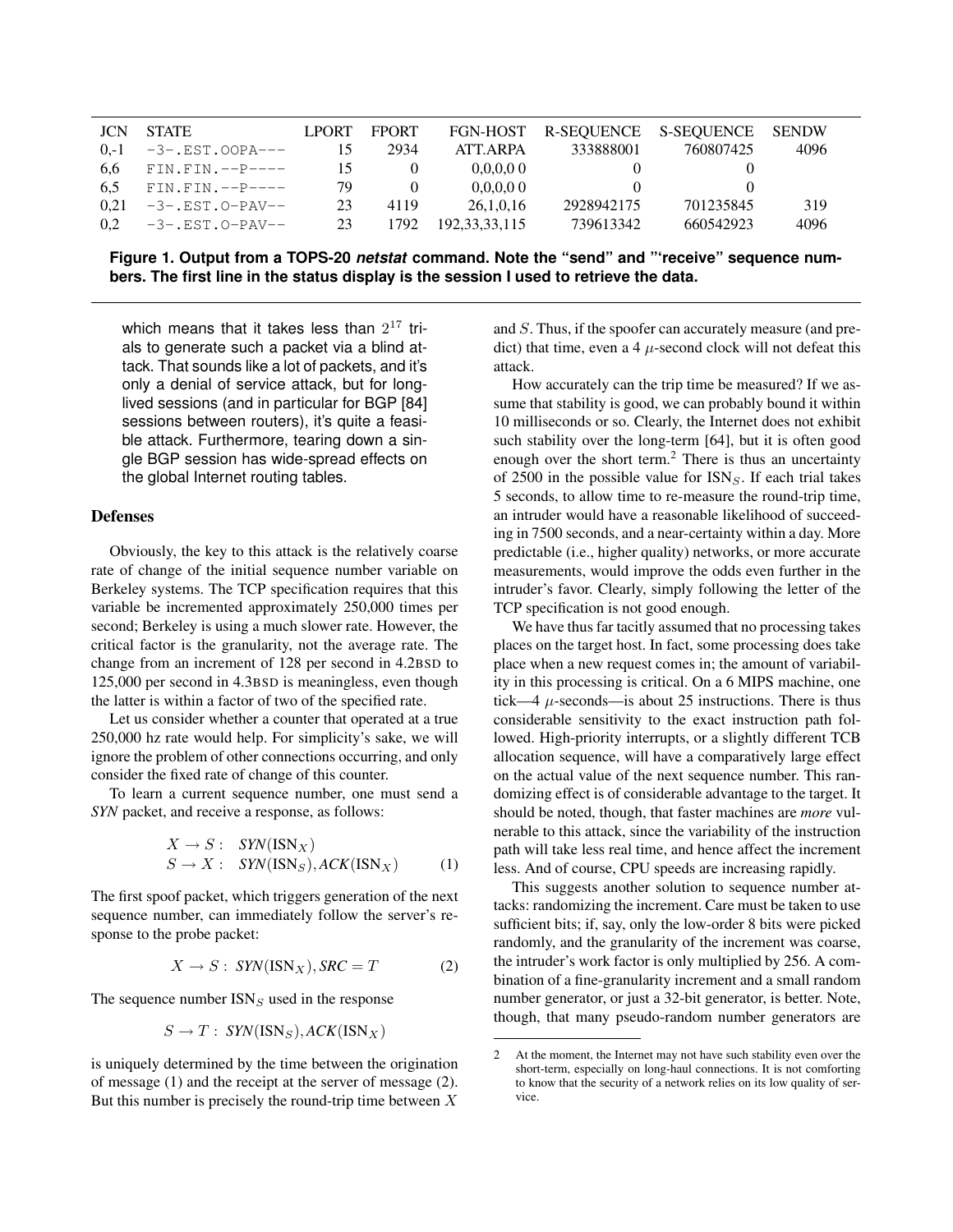easily invertible [13]. In fact, given that most such generators work via feedback of their output, the enemy could simply compute the next "random" number to be picked. Some hybrid techniques have promise—using a 32-bit generator, for example, but only emitting 16 bits of it—but brute-force attacks could succeed at determining the seed. One would need at least 16 bits of random data in each increment, and perhaps more, to defeat probes from the network, but that might leave too few bits to guard against a search for the seed. More research or simulations are needed to determine the proper parameters.

Rather than go to such lengths, it is simpler to use a cryptographic algorithm (or device) for  $ISN<sub>S</sub>$  generation. The Data Encryption Standard [73] in *electronic codebook mode* [74] is an attractive choice as the  $ISN<sub>S</sub>$  source, with a simple counter as input. Alternatively, DES could be used in *output feedback mode* without an additional counter. Either way, great care must be taken to select the key used. The time-of-day at boot time is not adequate; sufficiently good information about reboot times is often available to an intruder, thereby permitting a brute-force attack. If, however, the reboot time is encrypted with a per-host secret key, the generator cannot be cracked with any reasonable effort.

Performance of the initial sequence number generator is not a problem. New sequence numbers are needed only once per connection, and even a software implementation of DES will suffice. Encryption times of 2.3 milliseconds on a 1 MIPS processor have been reported [12].

An additional defense involves good logging and alerting mechanisms. Measurements of the round-trip time essential for attacking RFC-compliant hosts—would most likely be carried out using ICMP *Ping* messages; a "transponder" function could log excessive ping requests. Other, perhaps more applicable, timing measurement techniques would involve attempted TCP connections; these connections are conspicuously short-lived, and may not even complete *SYN* processing. Similarly, spoofing an active host will eventually generate unusual types of *RST* packets; these should not occur often, and should be logged.

After many years of thinking about it, I finally came up with a a solution to classical sequence number attacks. The scheme, described in RFC 1948 [10], used a cryptographic hash function to create a separate sequence number space for each "connection", a connection being defined per RFC 791 [81] as the unique 4-tuple <localhost, localport, remotehost, remoteport>. This scheme has not been adopted as widely as I would like; my claim here that extra CPU load during TCP connection establishment was irrelevant was rendered obsolete

by the advent of very large Web servers. Indeed, maximum TCP connection rate is a vital metric when assessing modern systems.

Instead, many implementations use random ISNs or (especially) random increments. This has obvious negative effects on the correctness of TCP in the presence of duplicate packets, a property that is guaranteed to higher layers. (Also see the appendix of [52].) Worse yet, Newsham pointed out that by the central limit theorem, the sum of a sequence of random increments will have a normal distribution, which implies that the actual range of the ISNs is quite small. (see CERT Advisory CA-2001-09).

There are hybrid schemes that don't fall to these attacks, but the underlying message is the same as it was in 1989: don't rely on TCP sequence numbers for security.

Also worth noting is the suggestion that intrusion detection system can play a role: they can alert you to an attack that for some reason you can't ward off.

# **3. The Joy of Routing**

As noted at the beginng, routing problems were one of the initial motivations for this work. For a fair number of years, though, I said that "the only attack I discussed in this paper that hasn't been seen in the wild is routing attacks". That's no longer the case; the bad guys have caught up.

Abuse of the routing mechanisms and protocols is probably the simplest protocol-based attack available. There are a variety of ways to do this, depending on the exact routing protocols used. Some of these attacks succeed only if the remote host does source address-based authentication; others can be used for more powerful attacks.

A number of the attacks described below can also be used to accomplish denial of service by confusing the routing tables on a host or gateway. The details are straightforward corollaries of the penetration mechanisms, and will not be described further.

# **3.1. Source Routing**

If available, the easiest mechanism to abuse is IP source routing. Assume that the target host uses the reverse of the source route provided in a TCP open request for return traffic. Such behavior is utterly reasonable; if the originator of the connection wishes to specify a particular path for some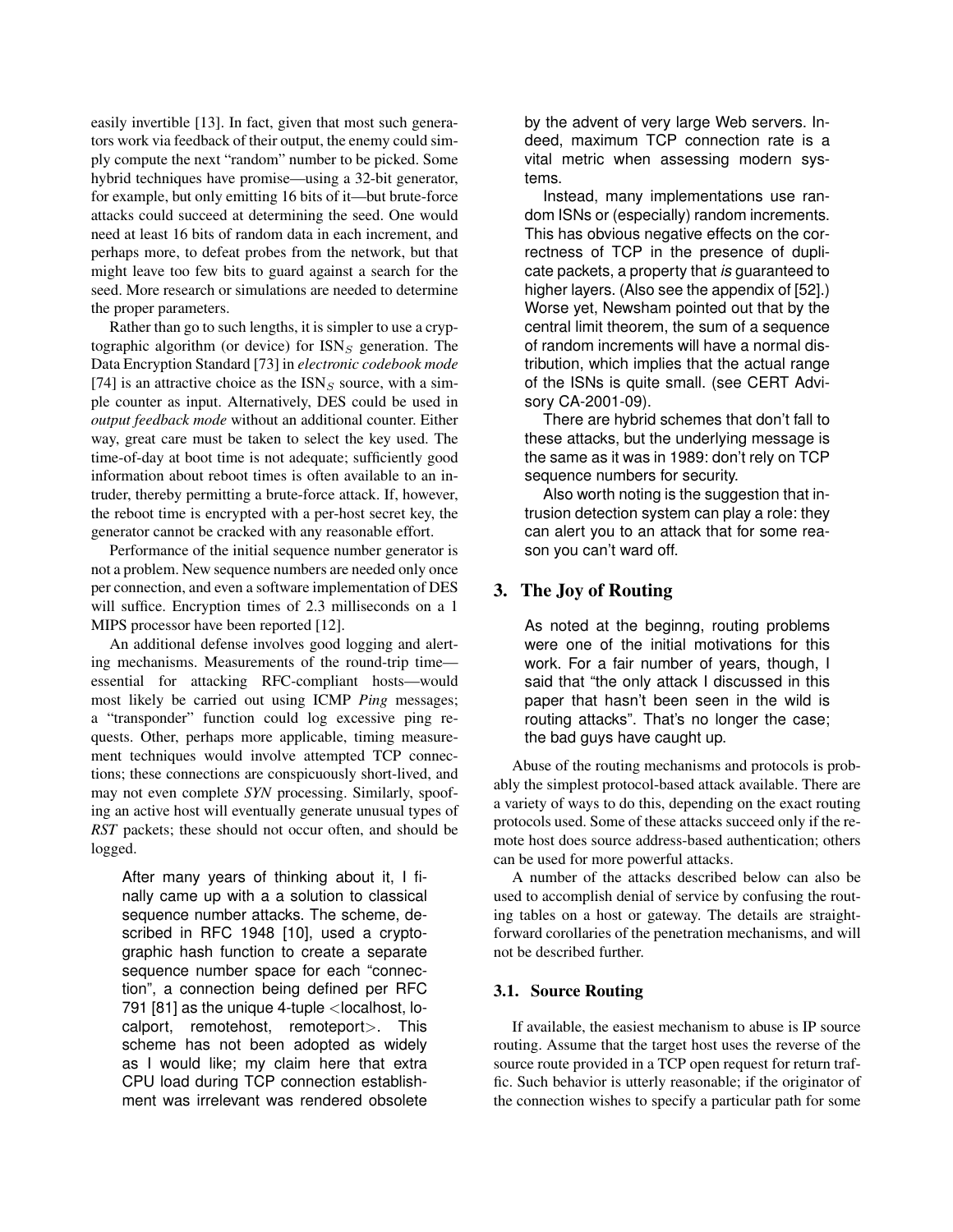reason—say, because the automatic route is dead—replies may not reach the originator if a different path is followed.

The attacker can then pick any IP source address desired, including that of a trusted machine on the target's local network. Any facilities available to such machines become available to the attacker.

Again, I'm focusing here on address-based authentication. But I move on to more subtle routing attacks.

#### **Defenses**

It is rather hard to defend against this sort of attack. The best idea would be for the gateways into the local net to reject external packets that claim to be from the local net. This is less practical than it might seem since some  $E$ thernet<sup>3</sup> network adapters receive their own transmissions, and this feature is relied upon by some higher-level protocols. Furthermore, this solution fails completely if an organization has two trusted networks connected via a multi-organization backbone. Other users on the backbone may not be trustable to the same extent that local users are presumed to be, or perhaps their vulnerability to outside attack is higher. Arguably, such topologies should be avoided in any event.

Note that I'm alluding here to what are now called "firewalls". I'm not sure why I didn't use that word in this paper; I was using it in email several years earlier.

A simpler method might be to reject pre-authorized connections if source routing information was present. This presumes that there are few legitimate reasons for using this IP option, especially for relatively normal operations. A variation on this defense would be to analyze the source route and accept it if only trusted gateways were listed; that way, the final gateway could be counted on to deliver the packet only to the true destination host. The complexity of this idea is probably not worthwhile.

Newer versions of the r-utilities do, in fact, reject source-routed connections. But there's a more subtle risk: though they reject the connection attempt, an ACK packet is returned; this conveys the information needed to launch a sequence number attack.

The most common configuration today is to reject source-routed packets at border routers, whether or not they fill other firewall-related roles. Source routing is permitted on the backbone; ISPs

use it to view paths from different vantage points. Internally, such packets may or may not be blocked; the question is irrelevant for many organizations, since the rise of Microsoft Windows and the relative demise of UNIX-style remote login has rendered the attack somewhat less interesting.

Some protocols (i.e., Berkeley's *rlogin* and *rsh*) permit ordinary users to extend trust to remote host/user combinations. In that case, individual users, rather than an entire system, may be targeted by source routing attacks.<sup>4</sup> Suspicious gateways [69] will not help here, as the host being spoofed may not be within the security domain protected by the gateways.

Note the warning here against putting too much trust in firewalls: they don't defend against insider attacks.

#### **3.2. Routing Information Protocol Attacks**

The *Routing Information Protocol* [49], (RIP) is used to propagate routing information on local networks, especially broadcast media. Typically, the information received is unchecked. This allows an intruder to send bogus routing information to a target host, and to each of the gateways along the way, to impersonate a particular host. The most likely attack of this sort would be to claim a route to a particular unused host, rather than to a network; this would cause all packets destined for that host to be sent to the intruder's machine. (Diverting packets for an entire network might be too noticeable; impersonating an idle work-station is comparatively risk-free.) Once this is done, protocols that rely on address-based authentication are effectively compromised.

This attack can yield more subtle, and more serious, benefits to the attacker as well. Assume that the attacker claims a route to an active host or workstation instead. All packets for that host will be routed to the intruder's machine for inspection and possible alteration. They are then resent, using IP source address routing, to the intended destination. An outsider may thus capture passwords and other sensitive data. This mode of attack is unique in that it affects outbound calls as well; thus, a user calling out from the targeted host can be tricked into divulging a password. Most of the earlier attacks discussed are used to forge a source address; this one is focused on the destination address.

<sup>3</sup> Ethernet is a registered trademark of Xerox Corporation.

<sup>4</sup> Permitting ordinary users to extend trust is probably wrong in any event, regardless of abuse of the protocols. But such concerns are beyond the scope of this paper.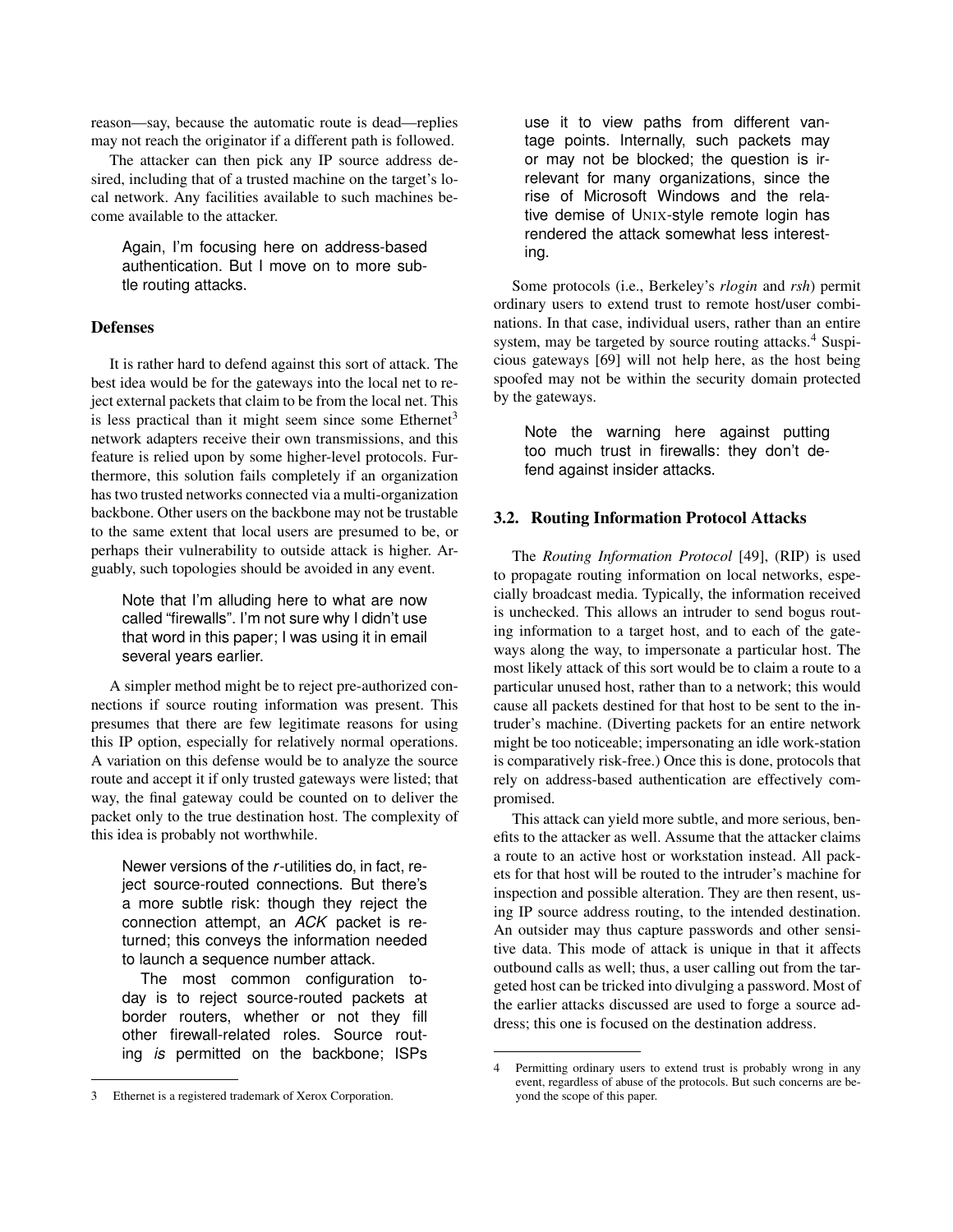This and [77] are the earliest mentions of routing attacks in the literature. The attacks described here—abusing the routing protocols for eavesdropping and/or packet modification—remain a very serious threat. Indeed, a National Research Council study [89] identified routing attacks as one of the two major threats to the Internet. While there are proposals to solve this problem (see, for example, [71, 56, 55]), nothing has been implemented; all of the proposed solutions have their drawbacks. Defense against routing attacks must still be considered a research problem.

Routing attacks have happened frequently by accident. In the most famous case, known as the "AS 7007" incident, an ISP started advertising that it had the best routes to most of the Internet. Even after they powered down their router, it took more than four hours for the global routing tables to stabilize.

As suggested here, more subtle routing problems are harder to diagnose. AT&T's dial-up Internet service was knocked off the air for many hours when another ISP started advertising a route to a small, internal network. There are many other such incidents as well.

Are malicious routing attacks happening? Yes, they are, and the culprits are a very low life form: the spammers. In some cases, they're hijacking a route, injecting spam, and then withdrawing the route. The attack is hard to trace, because by the time someone notices it the source addresses of the email are (again) either non-existent or innocent.

# **Defenses**

A RIP attack is somewhat easier to defend against than the source-routing attacks, though some defenses are similar. A paranoid gateway—one that filters packets based on source or destination address—will block any form of hostspoofing (including TCP sequence number attacks), since the offending packets can never make it through. But there are other ways to deal with RIP problems.

Filtering out packets with bogus source addresses would help against many forms of attack. Too few ISPs do it, even though it is a recommended practice [42].

One defense is for RIP to be more skeptical about the routes it accepts. In most environments, there is no good

reason to accept new routes to your own local networks. A router that makes this check can easily detect intrusion attempts. Unfortunately, some implementations rely on hearing their own broadcasts to retain their knowledge of directly-attached networks. The idea, presumably, is that they can use other networks to route around local outages. While fault-tolerance is in general a good idea, the actual utility of this technique is low in many environments compared with the risks.

It would be useful to be able to authenticate RIP packets; in the absence of inexpensive public-key signature schemes, this is difficult for a broadcast protocol. Even if it were done, its utility is limited; a receiver can only authenticate the immediate sender, which in turn may have been deceived by gateways further upstream.

This paragraph summarizes the essential difficulty in defending against routing attacks: the problem can originate with non-local machines. That is, even if your routing link to your neighbors is authenticated, they may be deceived rather than dishonest.

More and more sites are starting to protect their routing protocols against direct attacks. The most commonly used mechanism is described in [50], caveats on key selection are given in [59]. Another mechanism is the so-called TTL Security Hack [45]: if a packet is supposed to originate on-link, send it with a TTL of 255, and verify that on receipt. Any off-link packets will have passed through at least one router which would have decremented the TTL.

Even if the local routers don't implement defense mechanisms, RIP attacks carry another risk: the bogus routing entries are visible over a wide area. Any router (as opposed to host) that receives such data will rebroadcast it; a suspicious administrator almost anywhere on the local collection of networks could notice the anomaly. Good log generation would help, but it is hard to distinguish a genuine intrusion from the routing instability that can accompany a gateway crash.

[104] analyzes how stable routes are to major name servers. The answer is encouraging: such routes change very infrequently..

### **3.3. Exterior Gateway Protocol**

The *Exterior Gateway Protocol* (EGP) [65] is intended for communications between the core gateways and socalled *exterior gateways*. An exterior gateway, after going through a *neighbor acquisition* protocol, is periodically polled by the core; it responds with information about the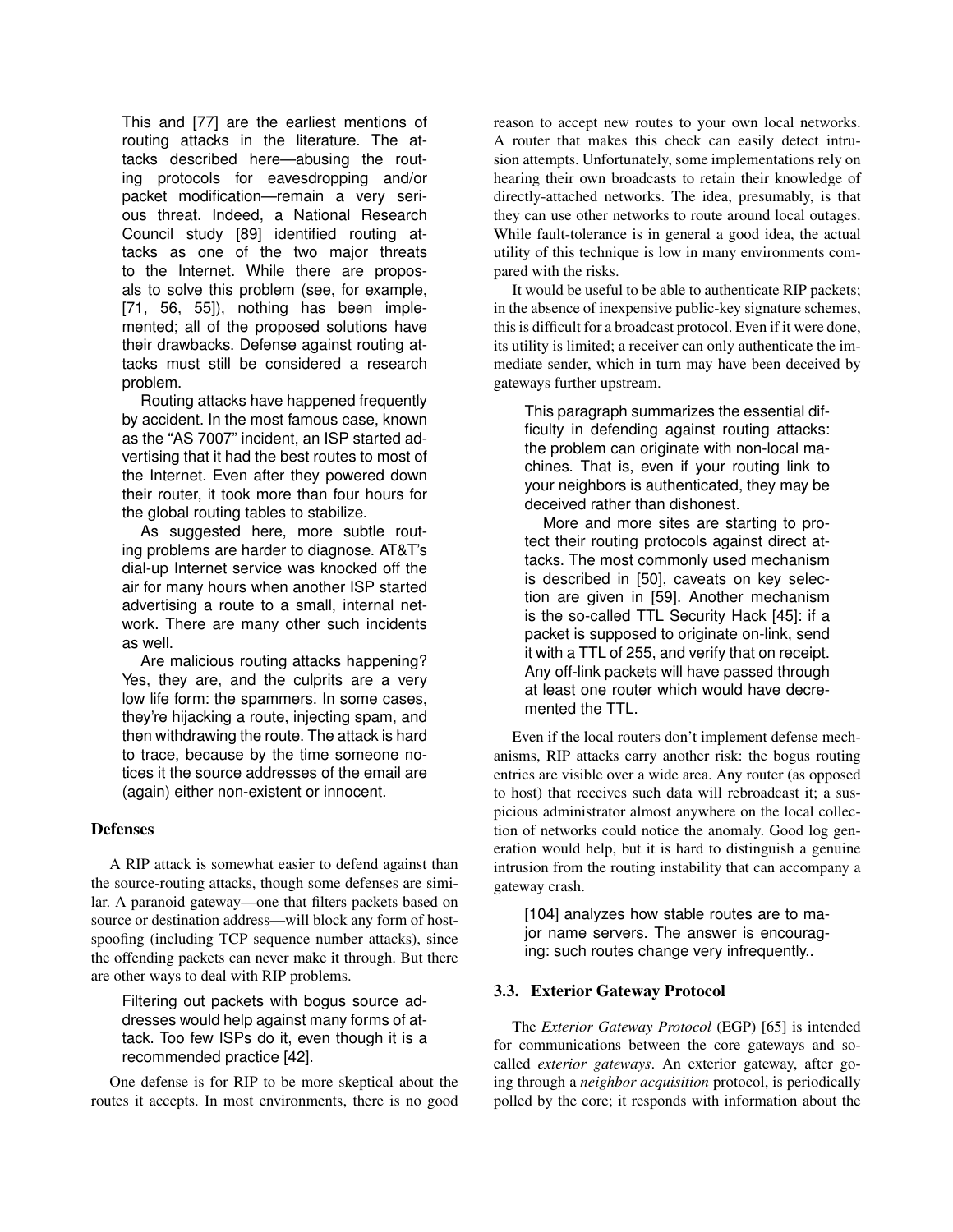networks it serves. These networks must all be part of its *autonomous system*. Similarly, the gateway periodically requests routing information from the core gateway. Data is not normally sent except in response to a poll; furthermore, since each poll carries a sequence number that must be echoed by the response, it is rather difficult for an intruder to inject a false route update. Exterior gateways are allowed to send exactly one spontaneous update between any two polls; this, too, must carry the sequence number of the last poll received. It is thus comparatively difficult to interfere in an on-going EGP conversation.

One possible attack would be to impersonate a second exterior gateway for the same autonomous system. This may not succeed, as the core gateways could be equipped with a list of legitimate gateways to each autonomous system. Such checks are not currently done, however. Even if they were, they could be authenticated only by source IP address.

A more powerful attack would be to claim reachability for some network where the real gateway is down. That is, if gateway  $G$  normally handles traffic for network  $N$ , and  $\tilde{G}$  is down, gateway  $\tilde{G}'$  could advertise a route to that network. This would allow password capture by assorted mechanisms. The main defense against this attack is topological (and quite restrictive): exterior gateways must be on the same network as the core; thus, the intruder would need to subvert not just any host, but an existing gateway or host that is directly on the main net.

A sequence number attack, similar to those used against TCP, might be attempted; the difficulty here is in predicting what numbers the core gateway is using. In TCP, one can establish arbitrary connections to probe for information; in EGP, only a few hosts may speak to the core. (More accurately, the core could only speak to a few particular hosts, though as noted such checks are not currently implemented.) It may thus be hard to get the raw data needed for such an attack.

EGP was reasonably secure because of the very restricted topologies it could deal with: a single core that talked with a variety of stub networks. It couldn't possibly work for today's Internet, which is why it's been replaced by BGP [84]. But loosening the restrictions has had negative effects as well: BGP is easier to attack, since it's conveying more complex information.

I asserted in the original paper that it was possible to filter addresses announced in routing packets. That wasn't done in 1989; today, however, major ISPs do filter advertisements from stub networks they talk to. But not all ISPs do that, and it's not possible to do much filtering when talking to peers or transit ISPs.

#### **3.4. The Internet Control Message Protocol**

The *Internet Control Message Protocol* (ICMP) [79] is the basic network management tool of the TCP/IP protocol suite. It would seem to carry a rich potential for abuse. Surprisingly, ICMP attacks are rather difficult; still, there are often holes that may be exploited.

The first, and most obvious target, is the ICMP *Redirect* message; it is used by gateways to advise hosts of better routes. As such it can often be abused in the same way that RIP can be. The complication is that a Redirect message must be tied to a particular, existing connection; it cannot be used to make an unsolicited change to the host's routing tables. Furthermore, Redirects are only applicable within a limited topology; they may be sent only from the first gateway along the path to the originating host. A later gateway may not advise that host, nor may it use ICMP Redirect to control other gateways.

Suppose, though, that an intruder has penetrated a secondary gateway available to a target host, but not the primary one. (It may suffice to penetrate an ordinary host on the target's local network, and have it claim to be a gateway.) Assume further that the intruder wishes to set up a false route to trusted host  $T$  through that compromised secondary gateway. The following sequence may then be followed. Send a false TCP open packet to the target host, claiming to be from  $T$ . The target will respond with its own open packet, routing it through the secure primary gateway. While this is in transit, a false Redirect may be sent, claiming to be from the primary gateway, and referring to the bogus connection. This packet will appear to be a legitimate control message; hence the routing change it contains will be accepted. If the target host makes this change to its global routing tables, rather than just to the per-connection cached route, the intruder may proceed with spoofing host T.

Some hosts do not perform enough validity checks on ICMP Redirect messages; in such cases, the impact of this attack becomes similar to RIP-based attacks.

ICMP may also be used for targeted denial of service attacks. Several of its messages, such as *Destination Unreachable* and *Time to Live Exceeded*, may be used to reset existing connections. If the intruder knows the local and remote port numbers of a TCP connection, an ICMP packet aimed at that connection may be forged.<sup>5</sup> Such information is sometimes available through the *netstat* service.

A more global denial of service attack can be launched by sending a fraudulent *Subnet Mask Reply* message. Some

<sup>5</sup> In fact, such programs are available today; they are used as administrative tools to reset hung TCP connections.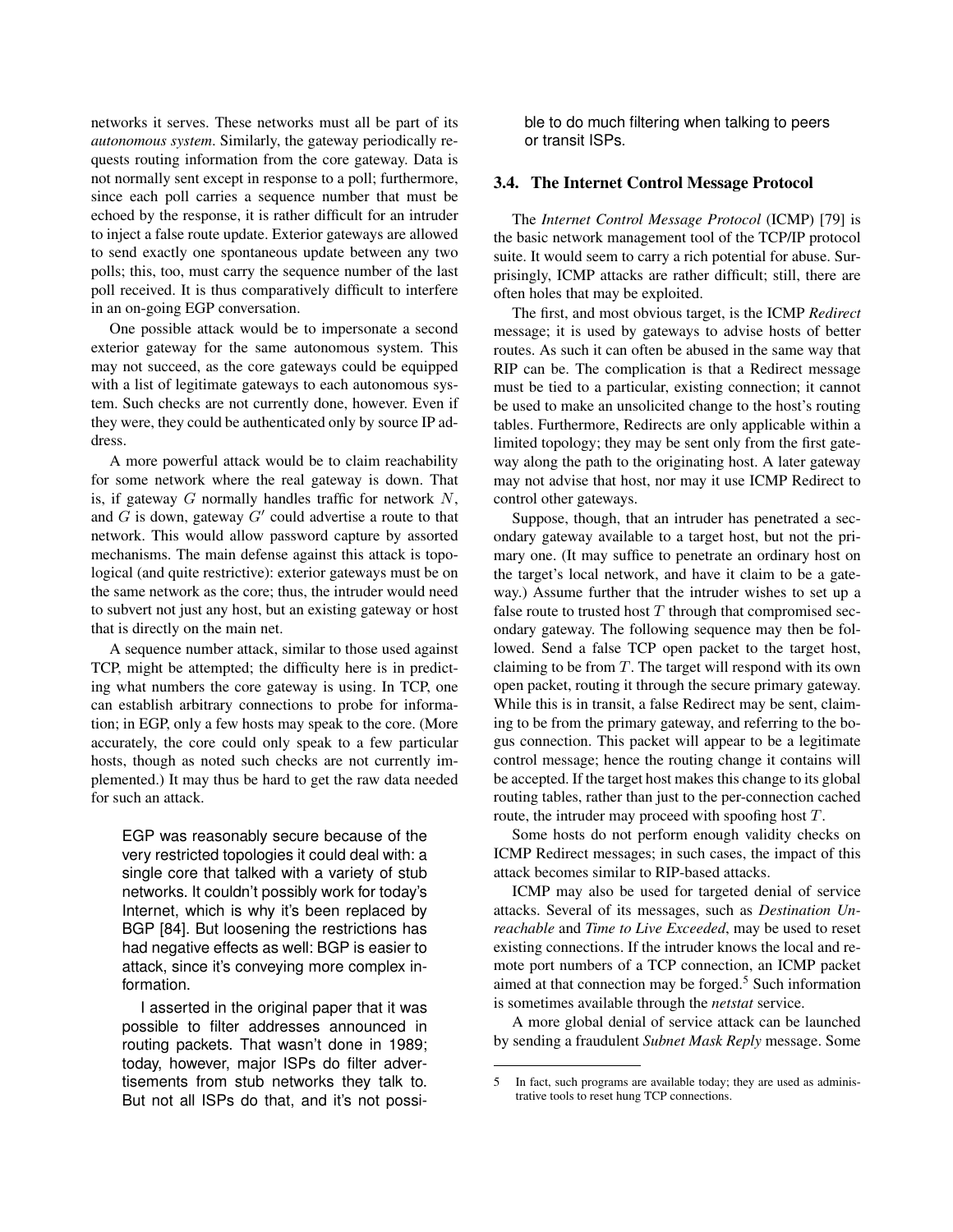hosts will accept any such message, whether they have sent a query or not; a false one could effectively block all communications with the target host.

#### **Defenses**

Most ICMP attacks are easy to defend against with just a modicum of paranoia. If a host is careful about checking that a message really does refer to a particular connection, most such attacks will not succeed. In the case of TCP, this includes verifying that the ICMP packet contains a plausible sequence number in the returned-packet portion. These checks are less applicable to UDP, though.

A defense against Redirect attacks merits additional attention, since such attacks can be more serious. Probably, the best option is to restrict route changes to the specified connection; the global routing table should not be modified in response to ICMP Redirect messages.<sup>6</sup>

Finally, it is worth considering whether ICMP Redirects are even useful in today's environment. They are only usable on local networks with more than one gateway to the outside world. But it is comparatively easy to maintain complete and correct local routing information. Redirect messages would be most useful from the core gateways to local exterior gateways, as that would allow such local gateways to have less than complete knowledge of the Internet; this use is disallowed, however.

Subnet Mask attacks can be blocked if the Reply packet is honored only at the appropriate time. In general, a host wants to see such a message only at boot time, and only if it had issued a query; a stale reply, or an unsolicited reply, should be rejected out of hand. There is little defense against a forged reply to a genuine Subnet Mask query, as a host that has sent such a query typically has few resources with which to validate the response. If the genuine response is not blocked by the intruder, though, the target will receive multiple replies; a check to ensure that all replies agree would guard against administrative errors as well.

ICMP attacks against routing have never been very real. Anyone with the ability launch such an attack can use ARP-spoofing much more easily; that, in fact, has been done.

Early RFCs suggested that routers could also listen to ICMP Redirect messages; a later document [44] permits routers to ignore such packets if directed to them. Routers, almost by definition, run routing protocols,

which gives them a much better idea of topology; hosts, by contrast, should not listen to routing traffic. (This contradicts advice I gave in 1989.) That said, there is a current trend towards hosts that know more about the network topology.

The paper mentions a number of denial of service attacks that could be launched by sending spurious ICMP error packets. Those became reasonably common in the early and mid-1990s. But as systems started complying with the advice in RFC 1122 [1], that trend died down; [1] mandates that most ICMP errors be treated as advisory messages, rather than fatal errors.

# **4. The "Authentication" Server**

As an alternative to address-based authentication, some implementations use the *Authentication Server* [96] A server that wishes to know the identity of its client may contact the client host's Authentication Server. 7 and ask it for information about the user owning a particular connection. This method is inherently more secure than simple address-based authentication, as it uses a second TCP connection not under control of the attacker. It thus can defeat sequence number attacks and source routing attacks. There are certain risks, however.

The first, and most obvious, is that not all hosts are competent to run authentication servers. If the client host is not secure, it does not matter who the user is claimed to be; the answer cannot be trusted. Second, the authentication message itself can be compromised by routing table attacks. If RIP has been used to alter the target's idea of how to reach some host, the authentication query will rely on the same altered routing data. Finally, if the target host is down, a variant on the TCP sequence number attack may be used; after the server sends out a TCP open request to the presumed authentication server, the attacker can complete the open sequence and send a false reply. If the target runs a *netstat* server, this is even easier; as noted, *netstat* will often supply the necessary sequence numbers with no need to guess.

A less-obvious risk is that a fake authentication server can always reply "no". This constitutes a denial of service attack.

### **Defenses**

A server that wishes to rely on another host's idea of a user should use a more secure means of validation, such as

<sup>6</sup> This has other benefits as well, especially in environments where ICMP-initiated route changes are not timed out. The author has seen situations where RIP instability following a gateway crash has led to erroneous ICMP Redirect messages. These had the effect of permanently corrupting the routing tables on other hosts.

<sup>7</sup> The Internet Activities Board does not currently recommend the Authentication Server for implementation [14]. However, the decision was not made because of security problems [80].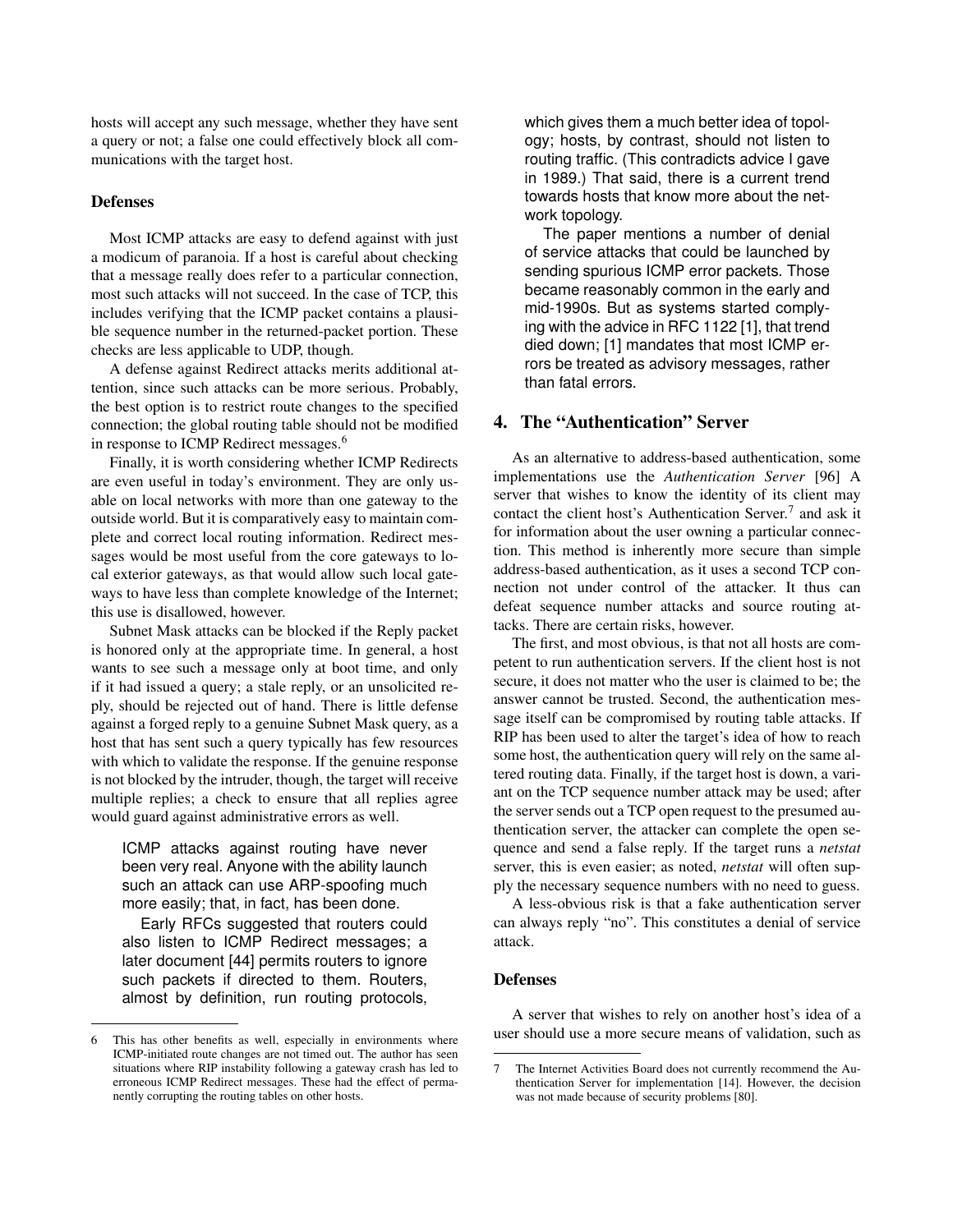the Needham-Schroeder algorithm [75, 28, 76]. TCP by itself is inadequate.

The original paper strongly suggested that the authentication server was a bad idea. Unfortunately, it has been modernized [98] and is still used today. Fortunately, its primary use is for auditing (especially of email), rather than authentication; even so, the weaknesses outlined here (as well as in the Security Considerations section of [98] remain. Indeed, I personally run a readily-available implementation that replies to all queries with the message "ident-is-a-completelypointless-protocol-that-offers-no-security-ortraceability-at-all-so-take-this-and-log-it!"

# **5. Here be Dragons**

Some protocols, while not inherently flawed, are nevertheless susceptible to abuse. A wise implementor would do well to take these problems into account when providing the service.

### **5.1. The "Finger" Service**

Many systems implement a *finger* service [48]. This server will display useful information about users, such as their full names, phone numbers, office numbers, etc. Unfortunately, such data provides useful grist for the mill of a password cracker [46]. By running such a service, a system administrator is giving away this data.

It is debatable whether or not this is an architectural problem or an implementation problem. The RFC never says precisely what information shoudl be returned, though the samples do show full names and a few phone numbers. The precise question is generally moot today for external attacks—firewalls will generally block the finger protocol—but modern Web servers often release the same sort of information. Search engines yield even more data. Is password-guessing still useful to attackers? Beyond question, yes; I've seen new implementations within the last few months.

# **5.2. Electronic Mail**

Electronic mail is probably the most valuable service on the Internet. Nevertheless, it is quite vulnerable to misuse.

As normally implemented [24, 82], the mail server provides no authentication mechanisms. This leaves the door wide open to faked messages. RFC 822 does support an *Encrypted* header line, but this is not widely used. (However, see RFC 1040 [60] for a discussion of a proposed new encryption standard for electronic mail.)

Authenticating and encrypting email have become far more important today than in 1989. There is still no widely-deployed method of authenticating email; one is likely to be deployed in the near future, though arguably for the wrong reason. Spammers and "phishers" use fake email addresses; there are a number of proposals on the table to somehow authenticate the source of the email. But they won't work. The problem is that authentication proves an *identity*; it says nothing of whether or not that party is authorized to send you email. Most people are willing to accept email from anyone; spammers can and do claim to be sending email from sites like asdfghij.com, and they're right: that is their email address. What does authentication prove?

It may slow down the phishers slightly, but only slightly. True, if email were authenticated they could no longer claim to be Your-RealBank.com, but they could claim to be E-YourRealBank.com, YourRealBank-Onilne.com, www-YourRealBank.com, etc. (The very first phishing attempt I know of claimed to be from paypa1.com—and it was. Of course, lots of people read that as paypal.com.)

Fake email has been used for other sinister purposes, such as stock market fraud: the perpetrator sent a message to an investor's newswire saying that wonderful things were happening to some company. Naturally, its stock went up—and he sold at the peak. Digitally-signed press releases would prevent that sort of thing—if the recipients checked the signatures, the certificates, etc., against some known-good values.

Encrypting email is also useful in some situations, and there are a number of choices available [39, 5]. The practical problem is that the endpoints aren't secure.

**5.2.1. The Post Office Protocol** The *The Post Office Protocol* (POP) [15] allows a remote user to retrieve mail stored on a central server machine. Authentication is by means of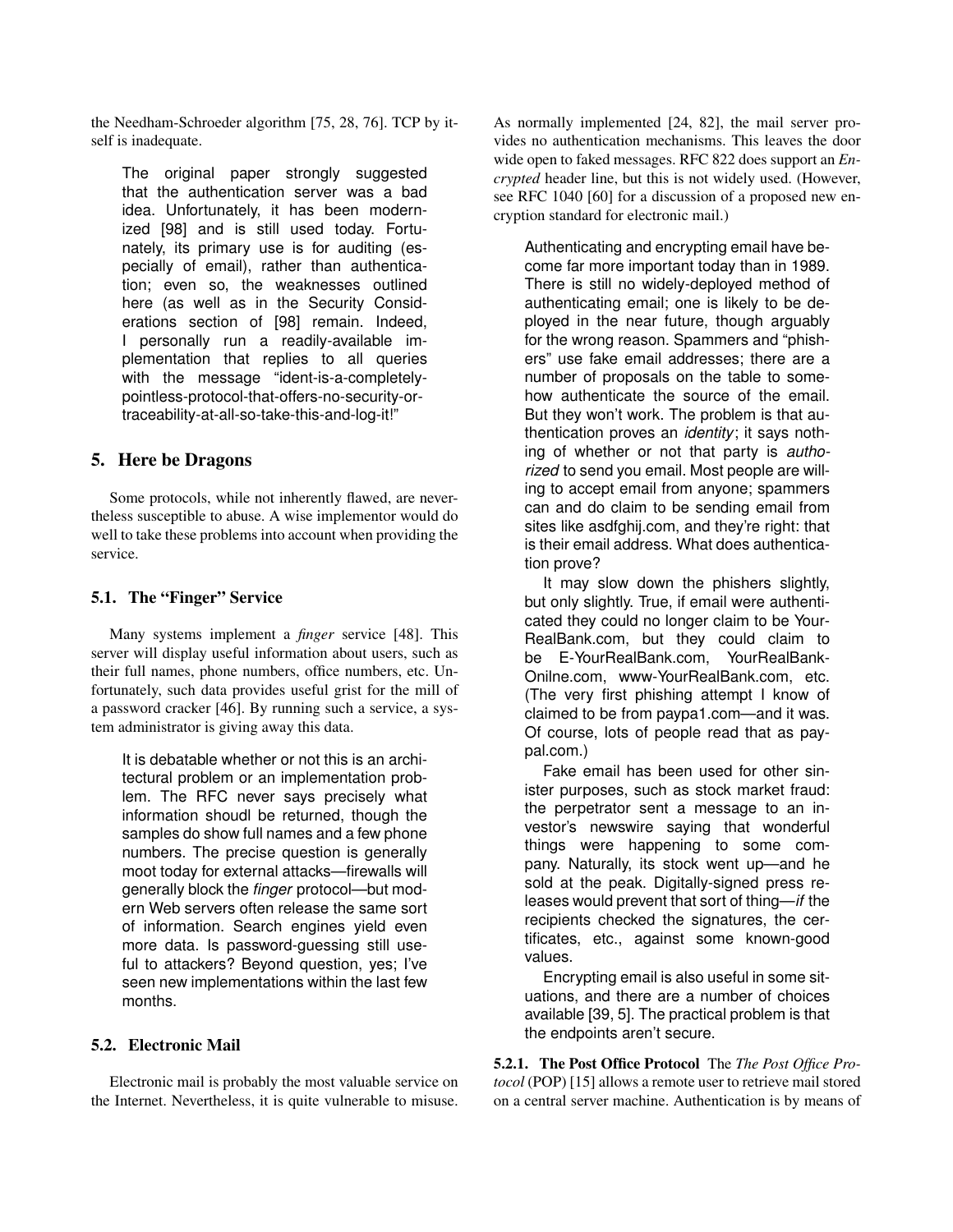a single command containing both the user name and the password. However, combining the two on a single command mandates the use of conventional passwords. And such passwords are becoming less popular; they are too vulnerable to wire-tappers, intentional or accidental disclosure, etc.

As an alternative, many sites are adopting "one-time passwords".<sup>8</sup> With one-time passwords, the host and some device available to the user share a cryptographic key. The host issues a random challenge; both sides encrypt this number, and the user transmits it back to the host. Since the challenge is random, the reply is unique to that session, thereby defeating eavesdroppers. And since the user does not know the key—it is irretrievably stored in the device—the password cannot be given away without depriving the user of the ability to log in.

The newest version of POP [87] has split the user name and password into two commands, which is useful. However, it also defines an optional mechanism for preauthenticated connections, typically using Berkeley's mechanisms. Commendably, the security risks of this variant are mentioned explicitly in the document.

POP3 [72] has gained in importance; it's the princple mechanism people use to retrieve email from servers. Simple passwords are still the most common authentication mechanism; while a variant that uses SSL encryption [85] is available, most people don't use it. Another mail retrieval protocol, IMAP4 [23], has similar security properties: encryption is available but largely unused.

**5.2.2. PCMAIL** The *PCMAIL* protocol [58] uses authentication mechanisms similar to those in POP2. In one major respect, PCMAIL is more dangerous: it supports a password-change command. This request requires that both the old and new passwords be transmitted unencrypted.

This protocol is no longer used.

#### **5.3. The Domain Name System**

The *Domain Name System* (DNS) [67, 68] provides for a distributed database mapping host names to IP addresses. An intruder who interferes with the proper operation of the DNS can mount a variety of attacks, including denial of service and password collection. There are a number of vulnerabilities.

In some resolver implementations, it is possible to mount a sequence number attack against a particular user. When

the target user attempts to connect to a remote machine, an attacker can generate a domain server response to the target's query. This requires knowing both the UDP port used by the client's resolver and the DNS sequence number used for the query. The latter is often quite easy to obtain, though, since some resolvers always start their sequence numbers with 0. And the former may be obtainable via *netstat* or some analogous host command.

A combined attack on the domain system and the routing mechanisms can be catastrophic. The intruder can intercept virtually all requests to translate names to IP addresses, and supply the address of a subverted machine instead; this would allow the intruder to spy on all traffic, and build a nice collection of passwords if desired.

For this reason, domain servers are high-value targets; a sufficiently determined attacker might find it useful to take over a server by other means, including subverting the machine one is on, or even physically interfering with its link to the Internet. There is no network defense against the former, which suggests that domain servers should only run on highly secure machines; the latter issue may be addressed by using authentication techniques on domain server responses.

The DNS, even when functioning correctly, can be used for some types of spying. The normal mode of operation of the DNS is to make specific queries, and receive specific responses. However, a *zone transfer* (AXFR) request exists that can be used to download an entire section of the database; by applying this recursively, a complete map of the name space can be produced. Such a database represents a potential security risk; if, for example, an intruder knows that a particular brand of host or operating system has a particular vulnerability, that database can be consulted to find all such targets. Other uses for such a database include espionage; the number and type of machines in a particular organization, for example, can give away valuable data about the size of the organization, and hence the resources committed to a particular project.

Fortunately, the domain system includes an error code for "refused"; an administrative prohibition against such zone transfers is explicitly recognized as a legitimate reason for refusal. This code should be employed for zone transfer requests from any host not known to be a legitimate secondary server. Unfortunately, there is no authentication mechanism provided in the AXFR request; source address authentication is the best that can be done.

Recently, a compatible authentication extension to the DNS has been devised at M.I.T. The Hesiod name server [36] uses Kerberos [99] tickets to authenticate queries and responses. The *additional information* section of the query carries an encrypted ticket, which includes a session key; this key, known only to Hesiod and the client, is used to compute a cryptographic checksum of the both the query

<sup>8</sup> One-time passwords were apparently first used for military IFF (Identification Friend or Foe) systems [29].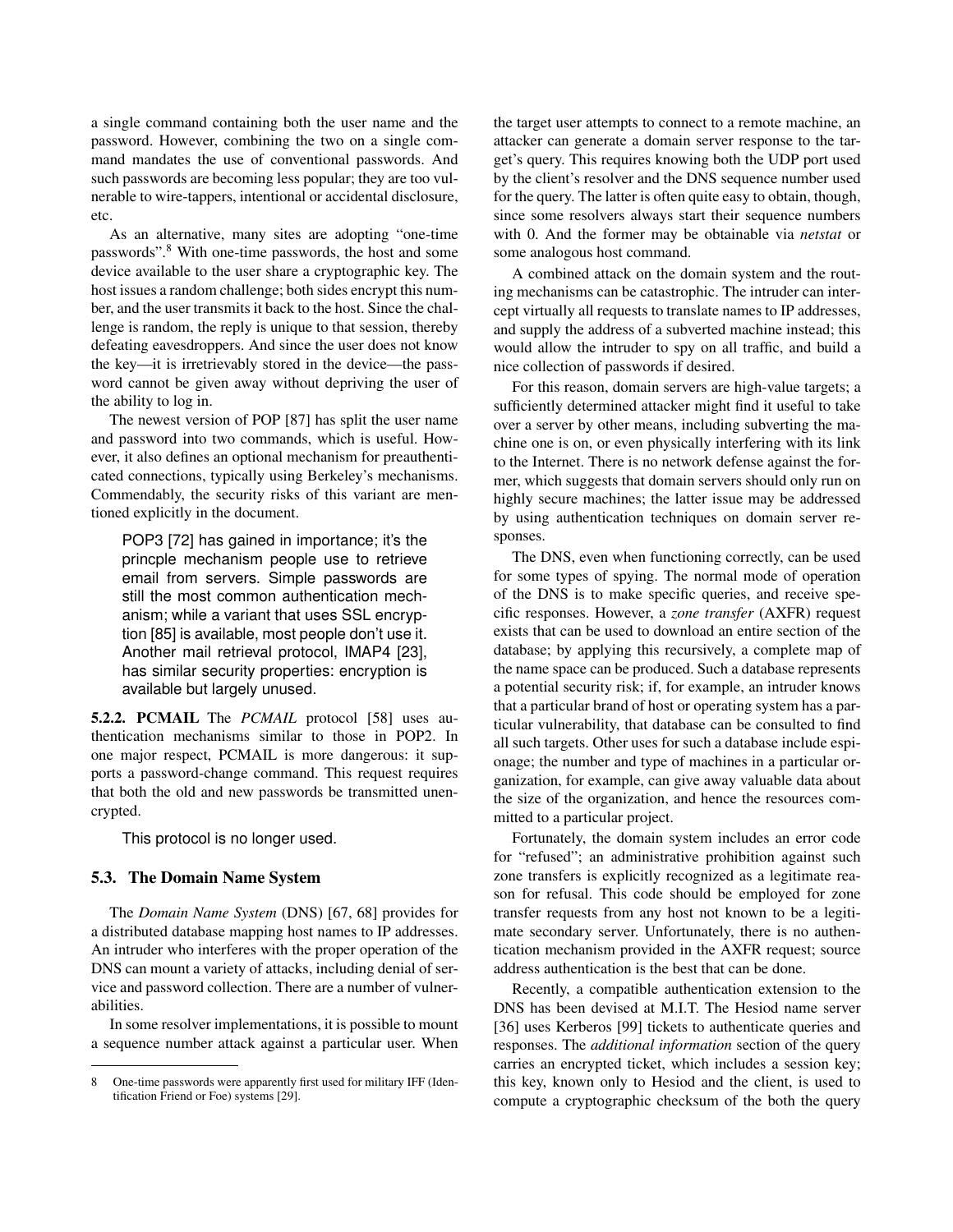and the response. These checksums are also sent in the additional information field.

The DNS remains a crucial weak spot in the Internet [89]. Other attacks have been found in the intervening years.

I was told of the first shortly after this paper was published. Though I had railed against address-based authentication, in fact the rutilities do name-based authentication: they look up the hostname corresponding to the originator's IP address, and use it to make an authentication decision. But given the way hostname lookups work with the DNS, the owner of the IP address block involved controls what names are returned. Thus, if I own 192.0.2.0/24, I can create a PTR record for, say, 192.0.2.1; this record would identify the host as YourTrustedHost.com. There are no violations of the DNS or r-utility protocols involved here, nor any tricky address spoofing. Instead, the attacker simply needs to lie.

The lesson is clear: when building security systems, understand exactly what elements are being trusted. In this case, not only was trust residing in the DNS (itself a problem), trust was residing in a piece of the DNS controlled by the enemy. The fix (against this particular attack) was simple: use the returned hostname and look up its IP address, and verify that it matches the address used in the connection. Assuming that you control the relevant portion of the DNS tree, this foils the attack. Of course, and as noted above, users are able to extend trust, possibly to a part of the DNS tree not controlled by someone trustworthy.

Even without ill-advised trust, you're relying on the rest of the DNS. Cache contamination attacks [9] can create false entries. For that matter, the technical and administrative procedures used to update zones such as .com can be subverted; that's happened, too.

There are defenses against some of the DNS attacks. Filtering [20] can prevent certain kinds of cache contamination attacks. Many popular implementations have been hardened against sequence number attacks [102]. A comprehensive discussion of DNSrelated threats can be found in [8].

I was wrong to laud Hesiod as a solution to DNS security problems. Hesiod protects the transmission and response; it does not protect the data, and the responding name server might itself have been deceived. The right solution is DNSsec [37], which provides for digitally-signed resource records. DNSsec deployment has been very slow, partially because it was so hard to get many of the design details right; see, for example, [47, 4, 105],

### **5.4. The File Transfer Protocol**

The *File Transfer Protocol* (FTP) [83] itself is not flawed. However, a few aspects of the implementation merit some care.

**5.4.1. FTP Authentication** FTP relies on a login and password combination for authentication. As noted, simple passwords are increasingly seen as inadequate; more and more sites are adopting one-time passwords. Nothing in the FTP specification precludes such an authentication method. It is vital, however, that the "331" response to a *USER* subcommand be displayed to the user; this message would presumably contain the challenge. An FTP implementation that concealed this response could not be used in this mode; if such implementations are (or become) common, it may be necessary to use a new reply code to indicate that the user must see the content of the challenge.

**5.4.2. Anonymous FTP** A second problem area is "anonymous FTP". While not required by the FTP specification, anonymous FTP is a treasured part of the oral tradition of the Internet. Nevertheless, it should be implemented with care.

One part of the problem is the implementation technique chosen. Some implementations of FTP require creation of a partial replica of the directory tree; care must be taken to ensure that these files are not subject to compromise. Nor should they contain any sensitive information, such as encrypted passwords.

The second problem is that anonymous FTP is truly anonymous; there is no record of who has requested what information. Mail-based servers will provide that data; they also provide useful techniques for load-limiting,  $9$  background transfers, etc.

FTP is hard to secure. It's reasonably straight-forward to encrypt the control channel; protecting the data channels is harder, because they're dynamic. Worse yet, a malicious FTP client can use the data channels

Recently, a host was temporarily rendered unusable by massive numbers of FTP requests for a popular technical report. If this were deliberate, it would be considered a successful denial of service attack.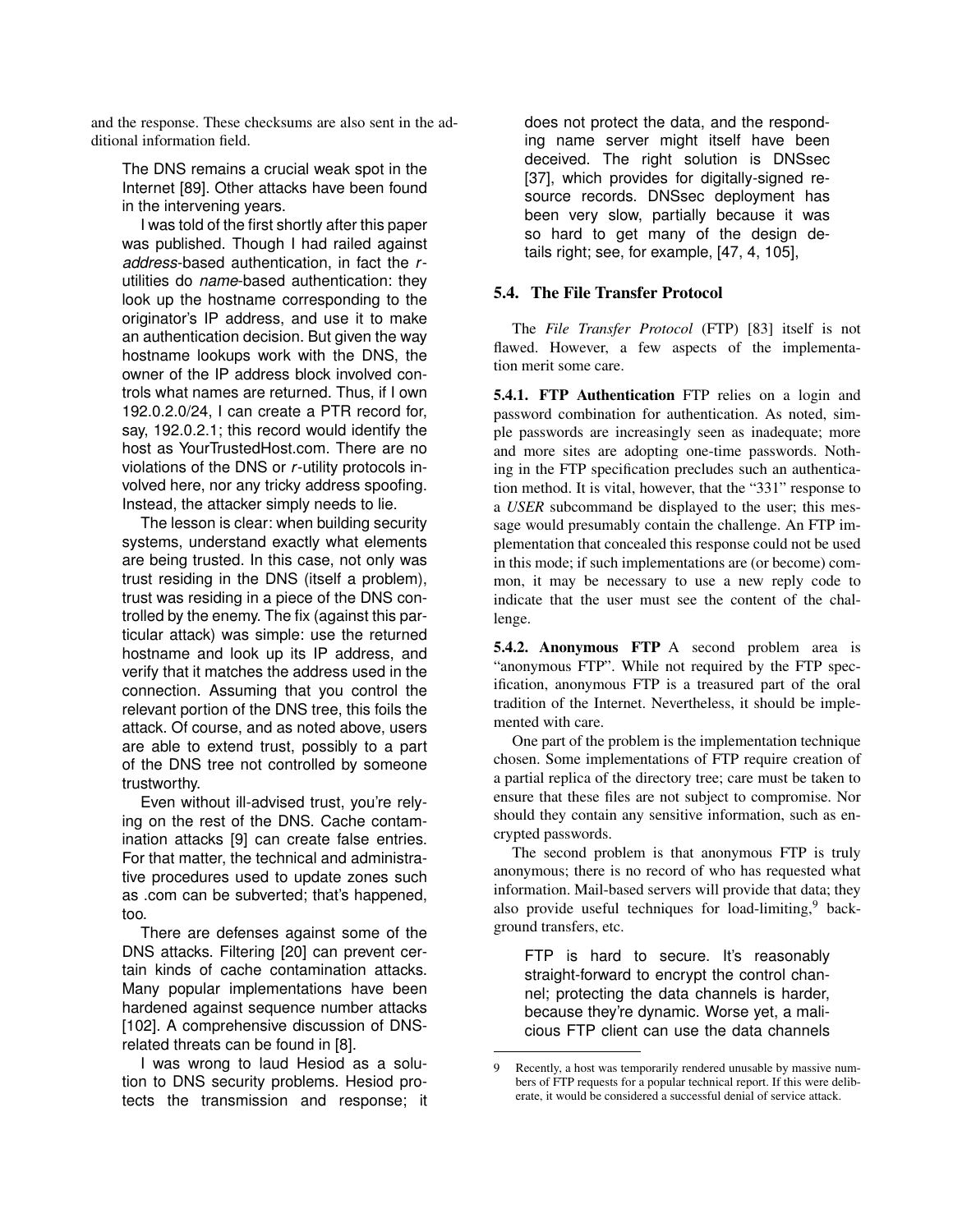to cause an innocent FTP server to attack a third host, in what's known as a *bounce at*tack. A security analysis of FTP (including details of the bounce attack) can be found in [7]; [51] describes cryptogprahic protection for FTP.

### **5.5. Simple Network Management Protocol**

The *Simple Network Management Protocol* (SNMP) [17] has recently been defined to aid in network management. Clearly, access to such a resource must be heavily protected. The RFC states this, but also allows for a null authentication service; this is a bad idea. Even a "read-only" mode is dangerous; it may expose the target host to *netstat*-type attacks if the particular Management Information Base (MIB) [62] used includes sequence numbers. (The current standardized version does not; however, the MIB is explicitly declared to be extensible.)

SNMP authentication, as originally defined, boils down to a simple plaintext password known as the community string. All the usual problems with plaintext passwords apply, including eavesdropping and guessability. SNMPv3 [18] defines a User-based Security Model [92] with cryptographic authentication. In addition, new MIBs are carefully scrutinized for security-sensitive elements: one proposal that would have put TCP sequence numbers into the MIB was caught.

# **5.6. Remote Booting**

Two sets of protocols are used today to boot diskless workstations and gateways, *Reverse ARP* (RARP) [43] with the *Trivial File Transfer Protocol* (TFTP) [94] and BOOTP [25] with TFTP. A system being booted is a tempting target; if one can subvert the boot process, a new kernel with altered protection mechanisms can be substituted. RARPbased booting is riskier because it relies on Ethernet-like networks, with all the vulnerabilities adhering thereto. One can achieve a modest improvement in security by ensuring that the booting machine uses a random number for its UDP source port; otherwise, an attacker can impersonate the server and send false DATA packets.

BOOTP adds an additional layer of security by including a 4-byte random *transaction id*. This prevents an attacker from generating false replies to a workstation known to be rebooting. It is vital that these numbers indeed be random; this can be difficult in a system that is freshly powered up, and hence with little or no unpredictable state. Care should be taken when booting through gateways; the more networks traversed, the greater the opportunity for impersonation.

The greatest measure of protection is that normally, the attacker has only a single chance; a system being booted does not stay in that state. If, however, communications between the client and the standard server may be interrupted, larger-scale attacks may be mounted.

A newer boot-time protocol, DHCP [34] is even more important. It provides hosts with IP addresses, DNS servers, default router, and more. Furthermore, DHCP queries can happen with some frequency, if the lease time of the address is short; this gives an attacker many more opportunities to do mischief.

There is a DHCP authentication option [3], but it is little-used. One reason is that anyone who can mount a DHCP attack can launch a local network attack just as easily; merely protecting DHCP does little to protect the client.

# **6. Trivial Attacks**

A few attacks are almost too trivial to mention; nevertheless, completeness demands that they at least be noted.

### **6.1. Vulnerability of the Local Network**

Some local-area networks, notably the Ethernet networks, are extremely vulnerable to eavesdropping and host-spoofing. If such networks are used, physical access must be strictly controlled. It is also unwise to trust any hosts on such networks if any machine on the network is accessible to untrusted personnel, unless authentication servers are used.

If the local network uses the Address Resolution Protocol (ARP) [78] more subtle forms of host-spoofing are possible. In particular, it becomes trivial to intercept, modify, and forward packets, rather than just taking over the host's role or simply spying on all traffic.

It is possible to launch denial of service attacks by triggering *broadcast storms*. There are a variety of ways to do this; it is quite easy if most or all of the hosts on the network are acting as gateways. The attacker can broadcast a packet destined for a non-existent IP address. Each host, upon receiving it, will attempt to forward it to the proper destination. This alone will represent a significant amount of traffic, as each host will generate a broadcast ARP query for the destination. The attacker can follow up by broadcasting an ARP reply claiming that the broadcast Ethernet address is the proper way to reach that destination. Each suspectible host will then not only resend the bogus packet, it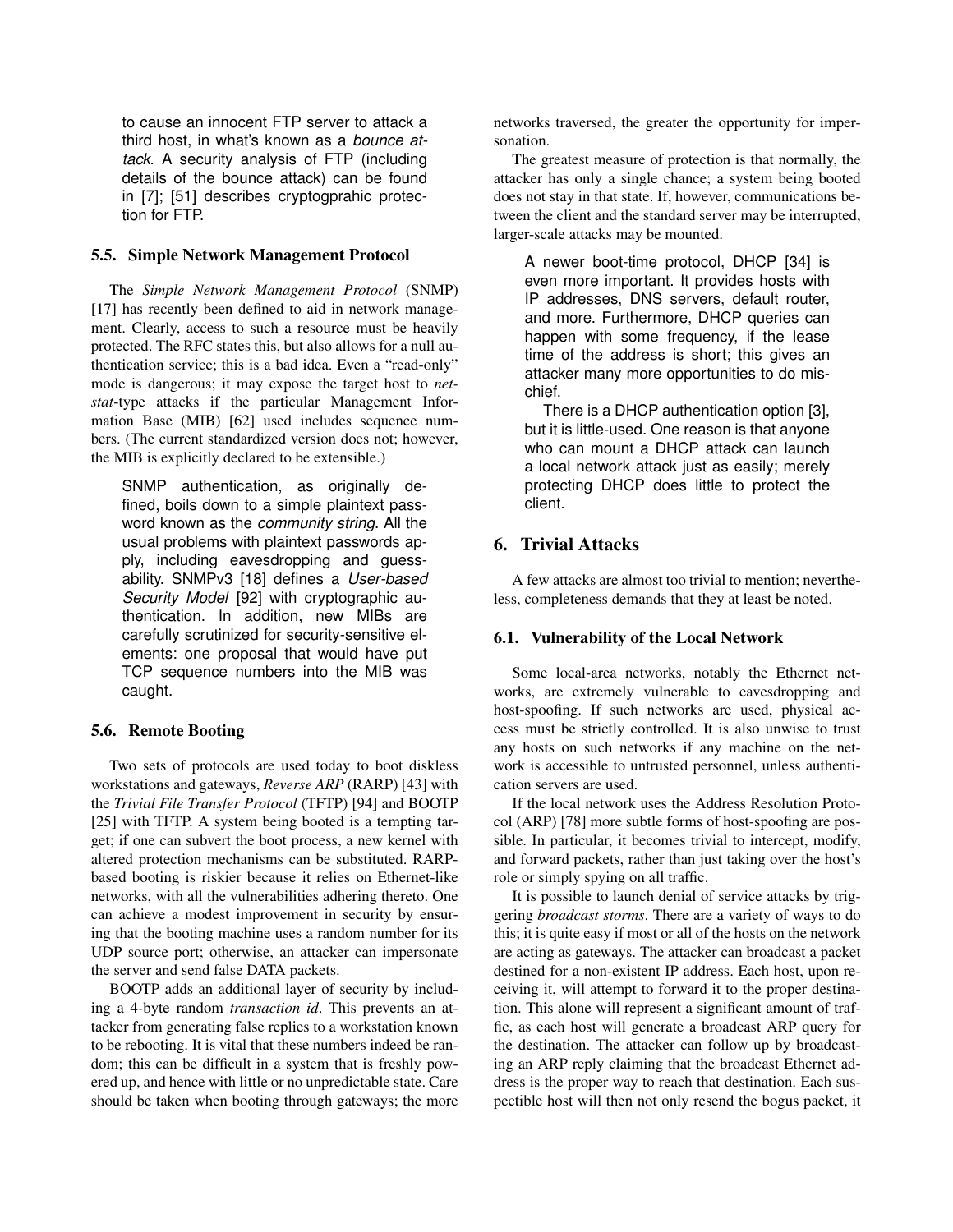will also receive many more copies of it from the other suspectible hosts on the network.

ARP attacks are easy to launch and hard to spot. End-to-end encryption can prevent the worst problems, but they remain a potent vehicle for denial of service attacks. This is being addressed for IPv6 with the SEND enhancements to IPv6 Neighbor Discovery, its version of ARP.

There are two modern venues where ARP attacks are particularly nasty. One is on wireless networks, especially in public hotspots. Another is using ARP to defeat the presumed security properties of Ethernet switches. Some administrators assume that using a switch prevents classical eavesdropping; it does, but ARP can be used to redirect the traffic despite that.

Broadcast storms have been launched maliciously, but in a more dangerous fashion. The attacker sends an ICMP Echo Request packet to the broadcast address of some local network; all hosts on that network send a reply to the originator of the ICMP message. Of course, the source IP address in that packet isn't that of the attacker; instead, it's the address of the victim, who gets bombarded with enough Echo Reply messages to clog the link. Smurf attacks (see CERT Advisory CA-1998-01) have become relatively rare since the default router configurations were changed to disable directed broadcasts [91].

### **6.2. The Trivial File Transfer Protocol**

TFTP [94] permits file transfers without any attempt at authentication. Thus, any publicly-readable file in the entire universe is accessible. It is the responsibility of the implementor and/or the system administrator to make that universe as small as possible.

### **6.3. Reserved Ports**

Berkeley-derived TCPs and UDPs have the notion of a "privileged port". That is, port numbers lower than 1024 may only be allocated to privileged processes. This restriction is used as part of the authentication mechanism. However, neither the TCP nor the UDP specifications contain any such concept, nor is such a concept even meaningful on a single-user computer. Administrators should never rely on the Berkeley authentication schemes when talking to such machines.

Privileged ports are a bad idea, but they could have been even worse. When FTP bounce attacks are launched, the source port is 21, in the privileged range. In other words, bounce attacks could have been used to attack rlogin and rsh servers. Fortunately, out of a nagging sense of unease, those servers only accepted connections coming from ports in the range 512–1023.

### **7. Comprehensive Defenses**

Thus far, we have described defenses against a variety of individual attacks. Several techniques are broad-spectrum defenses; they may be employed to guard against not only these attacks, but many others as well.

#### **7.1. Authentication**

Many of the intrusions described above succeed only because the target host uses the IP source address for authentication, and assumes it to be genuine. Unfortunately, there are sufficiently many ways to spoof this address that such techniques are all but worthless. Put another way, source address authentication is the equivalent of a file cabinet secured with an S100 lock; it may reduce the temptation level for more-or-less honest passers-by, but will do little or nothing to deter anyone even slightly serious about gaining entry.

Some form of cryptographic authentication is needed. There are several possible approaches. Perhaps the bestknown is the Needham-Schroeder algorithm [75, 28, 76]. It relies on each host sharing a key with an authentication server; a host wishing to establish a connection obtains a session key from the authentication server and passes a sealed version along to the destination. At the conclusion of the dialog, each side is convinced of the identity of the other. Versions of the algorithm exist for both private-key and public-key [30] cryptosystems.

How do these schemes fit together with TCP/IP? One answer is obvious: with them, preauthenticated connections can be implemented safely; without them, they are quite risky. A second answer is that the DNS provides an ideal base for authentication systems, as it already incorporates the necessary name structure, redundancy, etc. To be sure, key distribution responses must be authenticated and/or encrypted; as noted, the former seems to be necessary in any event.

In some environments, care must be taken to use the session key to encrypt the entire conversation; if this is not done, an attacker can take over a connection via the mechanisms described earlier.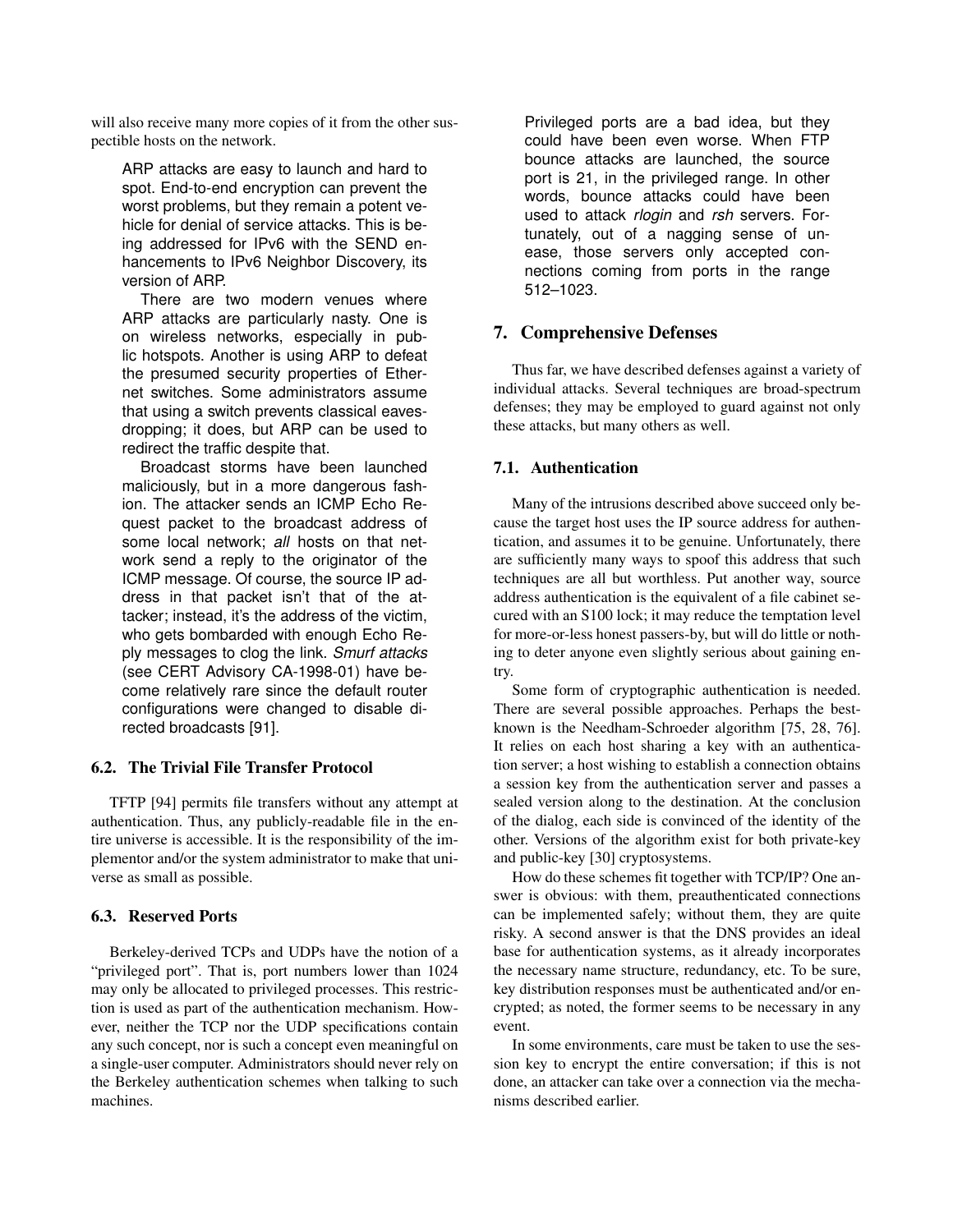Doing cryptography properly is a lot harder than I made it seem. Indeed, the Needham-Schroeder scheme—the oldest cryptographic protocol in the open literature—was found in 1996 to be vulnerable to a new flaw [61]. That variant, expressed in modern notation, is only three lines long. . .

## **7.2. Encryption**

Suitable encryption can defend against most of the attacks outlined above. But encryption devices are expensive, often slow, hard to administer, and uncommon in the civilian sector. There are different ways to apply encryption; each has its strengths and weaknesses. A comprehensive treatment of encryption is beyond the scope of this paper; interested readers should consult Voydock and Kent [103] or Davies and Price [26]

Link-level encryption—encrypting each packet as it leaves the host computer—is an excellent method of guarding against disclosure of information. It also works well against physical intrusions; an attacker who tapped in to an Ethernet cable, for example, would not be able to inject spurious packets. Similarly, an intruder who cut the line to a name server would not be able to impersonate it. The number of entities that share a given key determines the security of the network; typically, a key distribution center will allocate keys to each pair of communicating hosts.

Link-level encryption has some weaknesses, however. Broadcast packets are difficult to secure; in the absence of fast public-key cryptosystems, the ability to decode an encrypted broadcast implies the ability to send such a broadcast, impersonating any host on the network. Furthermore, link-level encryption, by definition, is not end-to-end; security of a conversation across gateways implies trust in the gateways and assurance that the full concatenated internet is similarly protected. (This latter constraint may be enforced administratively, as is done in the military sector.) If such constraints are not met, tactics such as source-routing attacks or RIP-spoofing may be employed. Paranoid gateways can be deployed at the entrance to security domains; these might, for example, block incoming RIP packets or source-routed packets.

As pointed out in [54], I had Ethernet link encryptors in mind. Link encryptors on pointto-point links are quite different; they protect traffic down to the bit level, sometimes hiding even the HDLC framing.

Many portions of the DARPA Internet employ forms of link encryption. All Defense Data Network (DDN) IMPto-IMP trunks use DES encryption, even for non-classified traffic; classified lines use more secure cryptosystems [27]. These, however, are point-to-point lines, which are comparatively easy to protect.

A multi-point link encryption device for TCP/IP is the *Blacker Front End* (BFE) [40]. The BFE looks to the host like an X.25 DDN interface, and sits between the host and the actual DDN line. When it receives a call request packet specifying a new destination, it contacts an Access Control Center (ACC) for permission, and a Key Distribution Center (KDC) for cryptographic keys. If the local host is denied permission to talk to the remote host, an appropriate diagnostic code is returned. A special "Emergency Mode" is available for communications to a restricted set of destinations at times when the link to the KDC or ACC is not working.

The permission-checking can, to some extent, protect against the DNS attacks described earlier. Even if a host has been mislead about the proper IP address for a particular destination, the BFE will ensure that a totally unauthorized host does not receive sensitive data. That is, assume that a host wishes to send Top Secret data to some host *foo*. A DNS attack might mislead the host into connecting to penetrated host 4.0.0.4, rather than 1.0.0.1. If 4.0.0.4 is not cleared for Top Secret material, or is not allowed communications with the local host, the connection attempt will fail. To be sure, a denial of service attack has taken place; this, in the military world, is far less serious than information loss.

The BFE also translates the original ("Red") IP address to an encrypted ("Black") address, using a translation table supplied by the ACC. This is done to foil traffic analysis techniques, the bane of all multi-point link encryption schemes.

I got a lot wrong here (see [54] for some details), partly because of my lack of experience with crypto at the time and partly because of the sketchy information publicly available on Blacker. With the benefit of hindsight (and a lot more experience with cryptography), I'd call the BFE a network-layer encryptor for non-broadcast multiple access networks, rather than a multi-point link-level encryptor. But Blacker was obsolescent even as I wrote the original paper; SP3—the ancestor of IPsec [57] —was being defined as part of the Secure Data Network System. Regardless, the BFE (and SP3 and IPsec) all create virtual private networks, with their own address spaces; while there is some protection against traffic analysis, these technologies do not prevent an adversary from noticing which protected networks are talking to which other protected networks.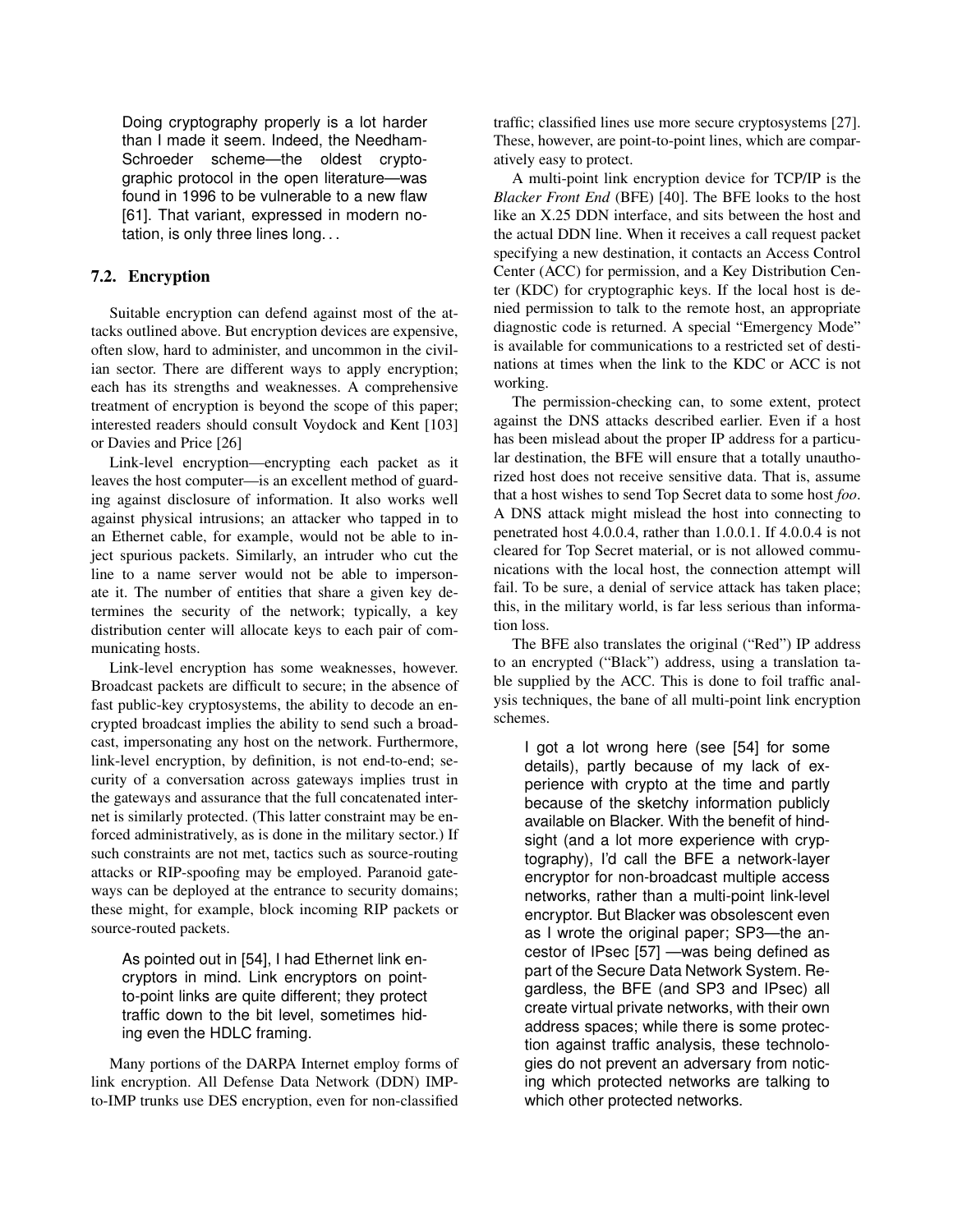End-to-end encryption, above the TCP level, may be used to secure any conversation, regardless of the number of hops or the quality of the links. This is probably appropriate for centralized network management applications, or other point-to-point transfers. Key distribution and management is a greater problem, since there are more pairs of correspondents involved. Furthermore, since encryption and decryption are done before initiation or after termination of the TCP processing, host-level software must arrange for the translation; this implies extra overhead for each such conversation.<sup>10</sup>

End-to-end encryption is vulnerable to denial of service attacks, since fraudulently-injected packets can pass the TCP checksum tests and make it to the application. A combination of end-to-end encryption and link-level encryption can be employed to guard against this. An intriguing alternative would be to encrypt the data portion of the TCP segment, but not the header; the TCP checksum would be calculated on the cleartext, and hence would detect spurious packets. Unfortunately, such a change would be incompatible with other implementations of TCP, and could not be done transparently at application level.

I wrote "link-level encryption" here; it should have been "network-level". But there's a more subtle problem: the TCP checksum is not cryptographically strong; it's pretty easy to launch a variety of attacks against such a weak integrity protection mechanism. See, for example, [11].

Regardless of the method used, a major benefit of encrypted communications is the implied authentication they provide. If one assumes that the key distribution center is secure, and the key distribution protocols are adequate, the very ability to communicate carries with it a strong assurance that one can trust the source host's IP address for identification.

This implied authentication can be especially important in high-threat situations. A routing attack can be used to "take over" an existing connection; the intruder can effectively cut the connection at the subverted machine, send dangerous commands to the far end, and all the while translate sequence numbers on packets passed through so as to disguise the intrusion.

Today's network-level encryptors would foil this; they protect the TCP (and sometimes IP) headers as well as the payload. I suspect that the BFE would as well.

It should be noted, of course, that any of these encryption schemes provide privacy. Often that is the primary goal of such systems.

#### **7.3. Trusted Systems**

Given that TCP/IP is a Defense Department protocol suite, it is worth asking to what extent the Orange Book [31] and Red Book [33] criteria would protect a host from the attacks described above. That is, suppose that a target host (and the gateways!) were rated B1 or higher. Could these attacks succeed? The answer is a complex one, and depends on the assumptions we are willing to make. In general, hosts and routers rated at B2 or higher are immune to the attacks described here, while C2-level systems are susceptible. B1-level systems are vulnerable to some of these attacks, but not all.

In order to understand how TCP/IP is used in secure environments, a brief tutorial on the military security model is necessary. All *objects* in the computer system, such as files or network channels, and all data exported from them, must have a *label* indicating the sensitivity of the information in them. This label includes hierarchical components (i.e., Confidential, Secret, and Top Secret) and non-hierarchical components. *Subjects* —i.e., processes within the computer system—are similarly labeled. A subject may *read* an object if its label has a higher or equal hierarchical level and if all of the object's non-hierarchical components are included in the subject's label. In other words, the process must have sufficient clearance for the information in a file. Similarly, a subject may write to an object if the object has a *higher* or equal level and the object's non-hierarchical components include all of those in the subject's level. That is, the sensitivity level of the file must be at least as high as that of the process. If it were not, a program with a high clearance could write classified data to a file that is readable by a process with a low security clearance.

A corollary to this is that for read/write access to any file, its security label must exactly match that of the process. The same applies to any form of bidirectional interprocess communication (i.e., a TCP virtual circuit): both ends must have identical labels.

We can now see how to apply this model to the TCP/IP protocol suite. When a process creates a TCP connection, that connection is given the process's label. This label is encoded in the IP security option. The remote TCP must ensure that the label on received packets matches that of the receiving process. Servers awaiting connections may be eligible to run at multiple levels; when the connection is instantiated, however, the process must be forced to the level of the connection request packet.

IP also makes use of the security option [97]. A packet may not be sent over a link with a lower clearance level.

<sup>10</sup> We are assuming that TCP is handled by the host, and not by a frontend processor.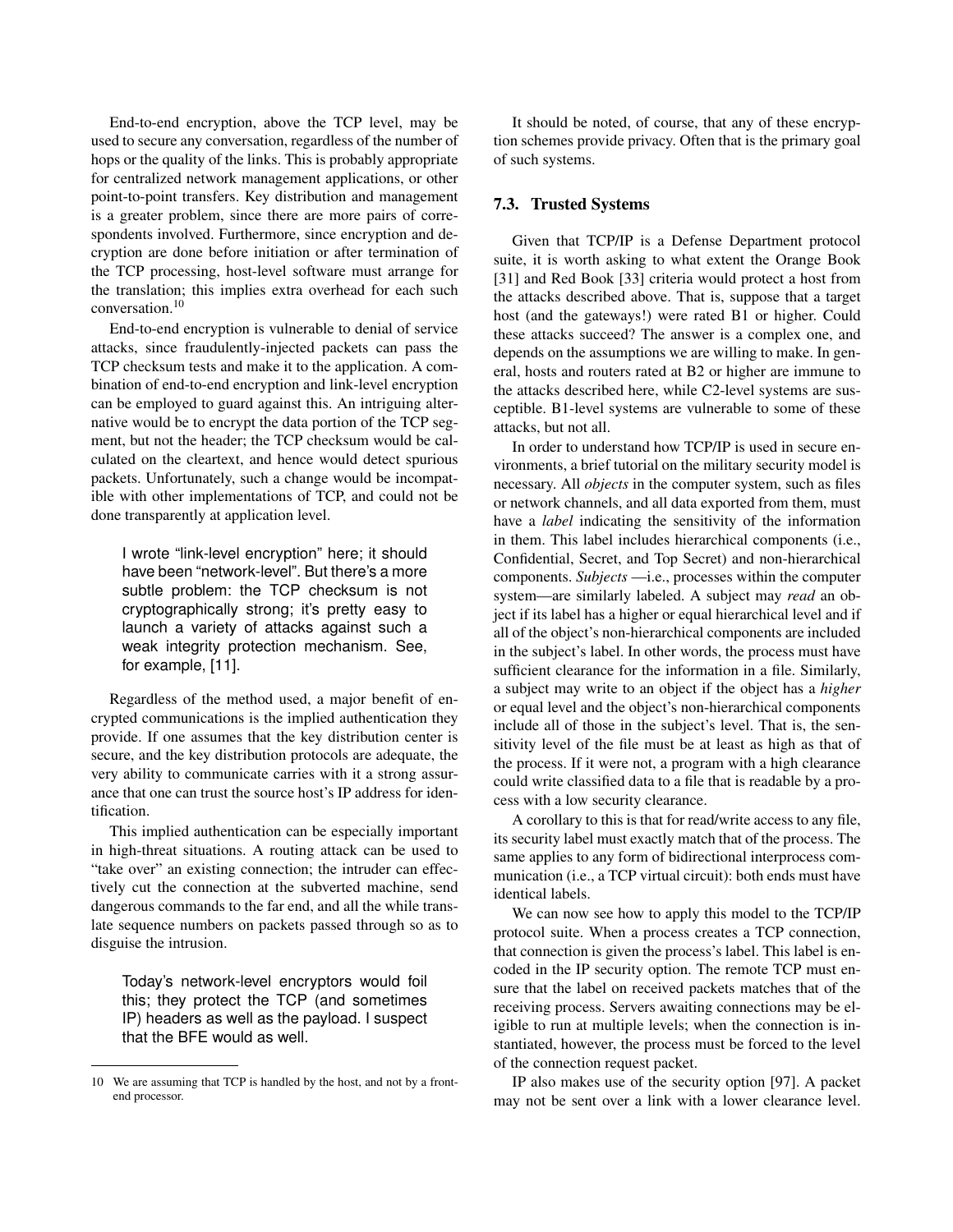If a link is rated for Secret traffic, it may carry Unclassified or Confidential traffic, but it may not carry Top Secret data. Thus, the security option constrains routing decisions. The security level of a link depends on its inherent characteristics, the strength of any encryption algorithms used, the security levels of the hosts on that network, and even the location of the facility. For example, an Ethernet cable located in a submarine is much more secure than if the same cable were running through a dormitory room in a university.

Several points follow from these constraints. First, TCPlevel attacks can only achieve penetration at the level of the attacker. That is, an attacker at the Unclassified level could only achieve Unclassified privileges on the target system, regardless of which network attack was used. $11$  Incoming packets with an invalid security marking would be rejected by the gateways.

Attacks based on any form of source-address authentication should be rejected as well. The Orange Book requires that systems provide secure means of identification and authentication; as we have shown, simple reliance on the IP address is not adequate. As of the B1 level, authentication information must be protected by cryptographic checksums when transmitted from machine to machine.<sup>12</sup>

The *authentication* server is still problematic; it can be spoofed by a sequence number attack, especially if *netstat* is available. This sort of attack could easily be combined with source routing for full interactive access. Again, cryptographic checksums would add significant strength.

B1-level systems are not automatically immune from routing attacks; RIP-spoofing could corrupt their routing tables just as easily. As seen, that would allow an intruder to capture passwords, perhaps even some used on other trusted systems. To be sure, the initial penetration is still restricted by the security labelling, but that may not block future logins captured by these means.

Routing attacks can also be used for denial of service. Specifically, if the route to a secure destination is changed to require use of an insecure link, the two hosts will not be able to communicate. This change would probably be detected rather quickly, though, since the gateway that noticed the misrouted packet would flag it as a security problem.

At the B2 level, secure transmission of routing control information is required. Similar requirements apply to other network control information, such as ICMP packets.

Several attacks we have described rely on data derived from "information servers", such as *netstat* and *fin-*

*ger*. While these, if carefully done, may not represent a direct penetration threat in the civilian sense, they are often seen to represent a *covert channel* that may be used to leak information. Thus, many B-division systems do not implement such servers.

In a practical sense, some of the technical features we have described may not apply in the military world. Administrative rules [32] tend to prohibit risky sorts of interconnections; uncleared personnel are not likely to have even indirect access to systems containing Top Secret data. Such rules are, most likely, an accurate commentary on anyone's ability to validate any computer system of non-trivial size.

This is an odd section for this paper, in that it attempts a very brief look at a completely different technology architecture: Orange Bookstyle secure systems. Worse yet, the Orange Book prescribes results, not methods; as such, it is difficult to find a precise match between the attacks I described and abstract mechanisms.

In any event, the question is moot today. The Orange Book and its multi-hued kin have been replaced by the Common Criteria [19], an international effort at defining secure systems. In most ways, the Common Criteria is even more abstract than its DoD predecessor; one could not make meaningful statements without at least specifying what protection profile one was interested in. (Apart from that, one can make a strong argument that that entire approach to system security is flawed [89], but such a discussion is out of scope for this paper.)

Two technical points are worth noting. First, routing attacks could be mitigated by maintenance of separate routing tables (by multi-level secure routers) for different security classifications. Second, exactly what forms of authentication are acceptable in any situation would depend critically on detailed knowledge of exactly what sorts of hosts were connected to what sorts of network. In other words, eavesdropping may or may not be a concern.

# **8. Conclusions**

Several points are immediately obvious from this analysis. The first, surely, is that in general, relying on the IP source address for authentication is extremely dangerous.<sup>13</sup>

<sup>11</sup> We are assuming, of course, that the penetrated system does not have bugs of its own that would allow further access.

<sup>12</sup> More precisely, user identification information must be protected to an equal extent with data sensitivity labels. Under certain circumstances, described in the Red Book, cryptographic checks may be omitted. In general, though, they are required.

<sup>13</sup> There are some exceptions to this rule. If the entire network, and all of its components (hosts, gateways, cables, etc.) are physically protected,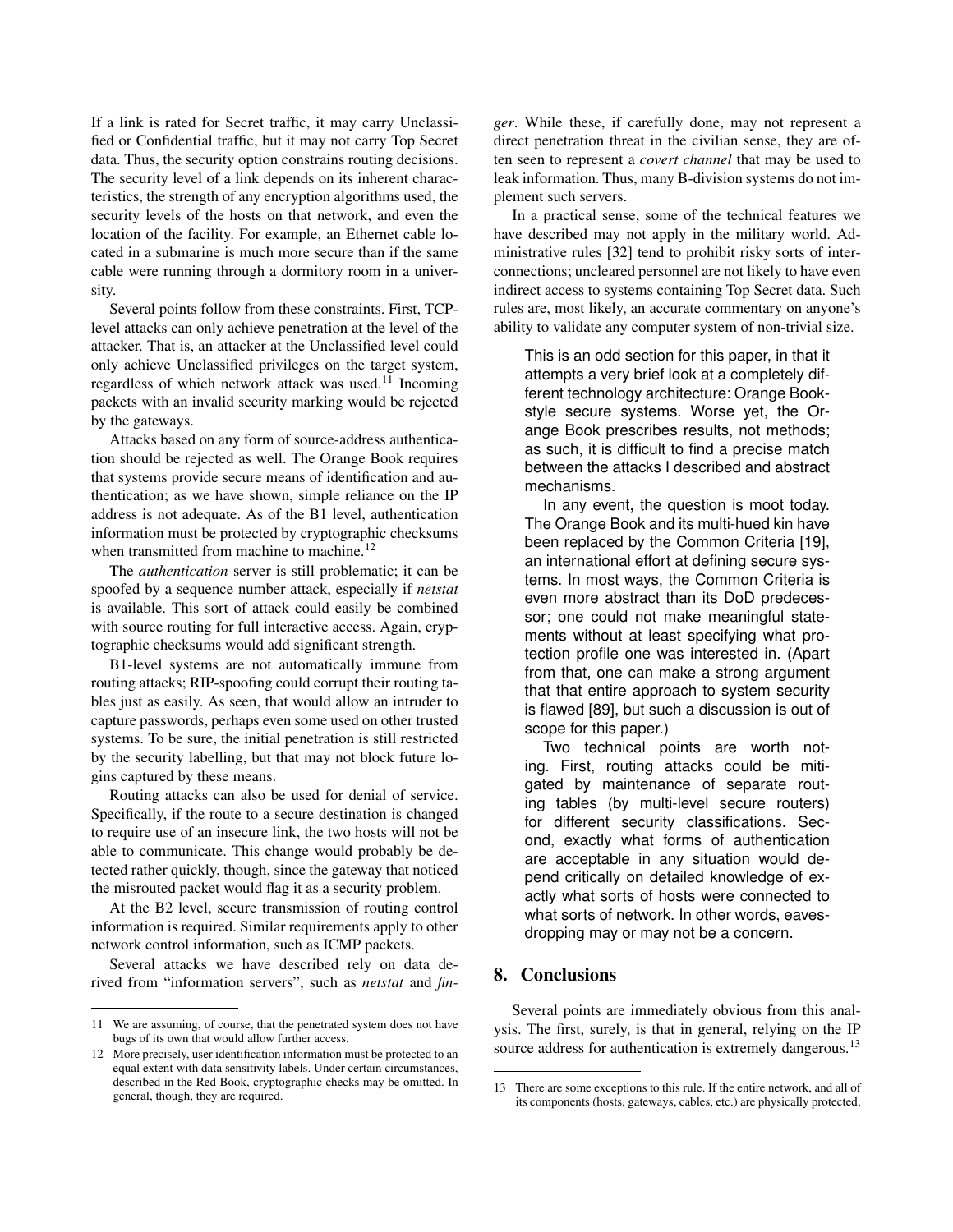Fortunately, the Internet community is starting to accept this on more than an intellectual level. The Berkeley manuals [22] have always stated that the authentication protocol was very weak, but it is only recently that serious attempts (i.e., Kerberos [99] and SunOS 4.0's DES authentication mode [101]) have been made to correct the problem. Kerberos and SunOS 4.0 have their weaknesses, but both are far better than their predecessor. More recently, an extension to the *Network Time Protocol* (NTP) [66] has been proposed that includes a cryptographic checksum [63].

A second broad class of problems is sequence number attacks. If a protocol depends on sequence numbers—and most do—it is vital that they be chosen unpredictably. It is worth considerable effort to ensure that these numbers are not knowable even to other users on the same system.

We may generalize this by by stating that hosts should not give away knowledge gratuitously. A *finger* server, for example, would be much safer if it only supplied information about a known user, rather than supplying information about everyone logged on. Even then, some censorship might be appropriate; a refusal to supply the last login date and other sensitive information would be appropriate if the account was not used recently. (Never-used accounts often have simple default passwords. Infrequently-used accounts are often set up less carefully by the owner.) We have also seen how *netstat* may be abused; indeed, the combination of *netstat* with the *authentication* server is the single strongest attack using the standardized Internet protocols.

Finally, network control mechanisms are dangerous, and must be carefully guarded. Static routes are not feasible in a large-scale network, but intelligent use of default routes and verifiable point-to-point routing protocols (i.e., EGP) are far less vulnerable than broadcast-based routing.

### **9. Acknowledgments**

Dave Presotto, Bob Gilligan, Gene Tsudik, and especially Deborah Estrin made a number of useful suggestions and corrections to a draft of this paper.

### **10. Retrospective Conclusions**

The Internet of 1989 was a much simpler—and much friendlier—place than it is today. Most of the protocols I looked at were comparatively simple client-server protocols; today's multi-party protocols—SIP [88], Diameter [16], various peer-to-peer protocols, etc.—are much harder to analyze. Often, the crucial question is not authentication but authorization: how do you know if a certain party is permitted to perform a certain action?

The overall trend has been good. The Internet Engineering Task Force (IETF) will not standardize protocols where the only mandatory-to-implement form of authentication is plaintext passwords; address-based authentication is acceptable only in very restricted circumstances. There are standardized and/or widely deployed cryptographic protocols for remote login, sending and receiving email, Web browsing, etc. As discussed earlier, outing is the major exception; operationally, it is still not securable.

Most of the security problems we encounter on the Internet today are due to buggy code (including, of course, buggy code in cryptographic modules). To some extent, of course, that's because there are so many bugs; why launch a difficult attack when there's so much low-hanging fruit available?

Password-guessing is still a common attack; indeed, a new wave of passwordguessing has recently been observed against ssh [106], a cryptographicallyprotected replacement for the r-utilities.

There is no need to belabor the earlier conclusions that predictable sequence numbers and address-based authentication are bad. This is now well-accepted; for example, the specification for a new transport protocol, SCTP [100], mandates strong random number generation [6] for its analogous fields. But how does one design a secure protocol?

One answer is to look at data flow of the protocol. On what elements does authentication depend? Can an attacker tamper with or mimic those elements? What are the guarantees, especially the security guarantees, of each element? Naturally, the powers of the attacker must be taken into account. Seen from this perspective, the flaws in the r-utilities are clear.

One more point should be mentioned: it is often the availability of auxiliary data that makes attacks possible. An attacker who can create just one TCP connection cannot guess the correct sequence number. This is often a fruitful mechanism for blocking (or at least detecting) attacks.

and if all of the operating systems are sufficiently secure, there would seem to be little risk.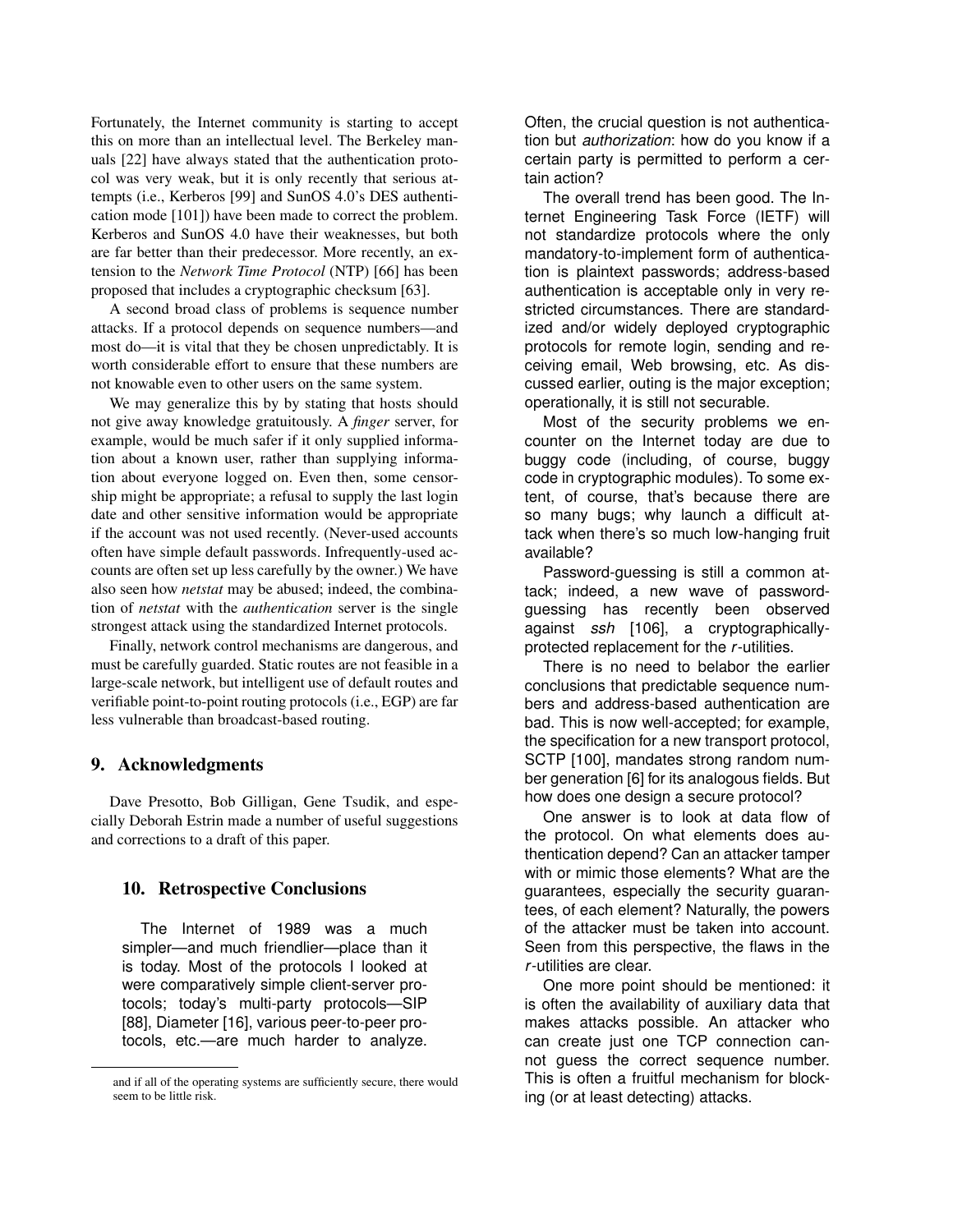# **References**

- [1] R. Braden, editor. Requirements for Internet hosts communication layers. RFC 1122, Internet Engineering Task Force, Oct. 1989.
- [2] Shadow Hawk gets prison term, February 1989. Phrack World News XXIV, file 12 of 13.
- [3] R. E. Droms and W. Arbaugh, editors. Authentication for DHCP messages. RFC 3118, Internet Engineering Task Force, June 2001.
- [4] J. Schlyter, editor. DNS security (DNSSEC) NextSECure (NSEC) RDATA format. RFC 3845, August 2004.
- [5] B. Ramsdell, editor. Secure/multipurpose internet mail extensions (S/MIME) version 3.1 message specification. RFC 3851, July 2004.
- [6] D. E. 3rd, S. D. Crocker, and J. Schiller. Randomness recommendations for security. RFC 1750, Internet Engineering Task Force, Dec. 1994.
- [7] M. Allman and S. Ostermann. FTP security considerations. RFC 2577, Internet Engineering Task Force, May 1999.
- [8] D. Atkins and R. Austein. Threat analysis of the Domain Name System (DNS). RFC 3833, August 2004.
- [9] S. M. Bellovin. Using the domain name system for system break-ins. In *Proceedings of the Fifth Usenix Unix Security Symposium*, pages 199–208, Salt Lake City, UT, June 1995.
- [10] S. M. Bellovin. Defending against sequence number attacks. RFC 1948, Internet Engineering Task Force, May 1996.
- [11] S. M. Bellovin. Problem areas for the IP security protocols. In *Proceedings of the Sixth Usenix Unix Security Symposium*, pages 205–214, July 1996.
- [12] M. Bishop. An application of a fast data encryption standard implementation. Technical Report PCS-TR88-138, Department of Mathematics and Computer Science, Dartmouth College, Hanover, NH, 1988.
- [13] M. Blum and S. Micali. How to generate cryptographically strong sequences of pseudo-random bits. *SIAM J. Comput.*, 13(4):850–864, November 1984.
- [14] I. A. Board. IAB official protocol standards. RFC 1083, Internet Engineering Task Force, Dec. 1988.
- [15] M. Butler, J. B. Postel, D. Chase, J. Goldberger, and J. F. Reynolds. Post office protocol: Version 2. RFC 937, Internet Engineering Task Force, Feb. 1985.
- [16] P. Calhoun, J. Loughney, E. Guttman, G. Zorn, and J. Arkko. Diameter base protocol. RFC 3588, Internet Engineering Task Force, Sept. 2003.
- [17] J. D. Case, M. S. Fedor, M. L. Schoffstall, and J. R. Davin. Simple network management protocol. RFC 1067, Internet Engineering Task Force, Aug. 1988.
- [18] J. D. Case, R. Mundy, D. Partain, and B. Stewart. Introduction and applicability statements for internet-standard management framework. RFC 3410, Internet Engineering Task Force, Dec. 2002.
- [19] Common criteria for information technology security evaluation, August 1999. Version 2.1.
- [20] B. Cheswick and S. M. Bellovin. A DNS filter and switch for packet-filtering gateways. In *Proceedings of the Sixth Usenix Unix Security Symposium*, pages 15–19, San Jose, CA, 1996.
- [21] D. E. Comer. *Internetworking with TCP/IP: Principles, Protocols, and Architecture*, volume I. Prentice-Hall, Englewood Cliffs, NJ, second edition, 1991.
- [22] Computer Systems Research Group. *U*NIX *User's Reference Manual, 4.3 Berkeley Software Distrubtion, Virtual Vax-11 Version*. Computer Science Division, Department of Electrical Engineering and Computer Science, University of California, Berkeley, 1986.
- [23] M. R. Crispin. INTERNET MESSAGE ACCESS PROTO-COL - VERSION 4rev1. RFC 3501, Internet Engineering Task Force, Mar. 2003.
- [24] D. H. Crocker. Standard for the format of ARPA Internet text messages. RFC 822, Internet Engineering Task Force, Aug. 1982.
- [25] W. J. Croft and J. Gilmore. Bootstrap protocol. RFC 951, Internet Engineering Task Force, Sept. 1985.
- [26] D. W. Davies and W. L. Price. *Security for Computer Networks*. John Wiley & Sons, second edition, 1989.
- [27] Defense Commuications Agency. Defense data network subscriber security guide, 1983.
- [28] D. E. Denning and G. M. Sacco. Timestamps in key distribution protocols. *Communications of the ACM*, 24(8):533– 536, August 1981.
- [29] W. Diffie. The first ten years of public key cryptography. *Proceedings of the IEEE*, 76(5):560–577, May 1988.
- [30] W. Diffie and M. E. Hellman. New directions in cryptography. *IEEE Transactions on Information Theory*, IT-11:644– 654, November 1976.
- [31] DoD trusted computer system evaluation criteria. DoD 5200.28-STD, DoD Computer Security Center, 1985.
- [32] Technical rationale behind CSC-STD-003-83: Computer security requirements. DoD CSC-STD-004-85, DoD Computer Security Center, 1985.
- [33] Trusted network interpretation of the "trusted computer system evaluation criteria". DoD NCSC-TG-005, DoD Computer Security Center, 1987.
- [34] R. E. Droms. Dynamic host configuration protocol. RFC 2131, Internet Engineering Task Force, Mar. 1997.
- [35] M. Dworkin. Recommendation for block cipher modes of operation: Methods and techniques. National Institute of Standards and Technology, December 2001. Federal Information Processing Standards Publication 81.
- [36] S. Dyer. Hesiod. In *Proceedings of the Winter Usenix Conference*, Dallas, TX, 1988.
- [37] D. Eastlake 3rd. Domain name system security extensions. RFC 2535, Internet Engineering Task Force, Mar. 1999.
- [38] M. W. Eichin and J. A. Rochlis. With microscope and tweezers: An analysis of the Internet virus of november 1988. In *Proc. IEEE Symposium on Research in Security and Privacy*, pages 326–345, Oakland, CA, May 1989.
- [39] M. Elkins. MIME security with pretty good privacy (PGP). RFC 2015, Internet Engineering Task Force, Oct. 1996.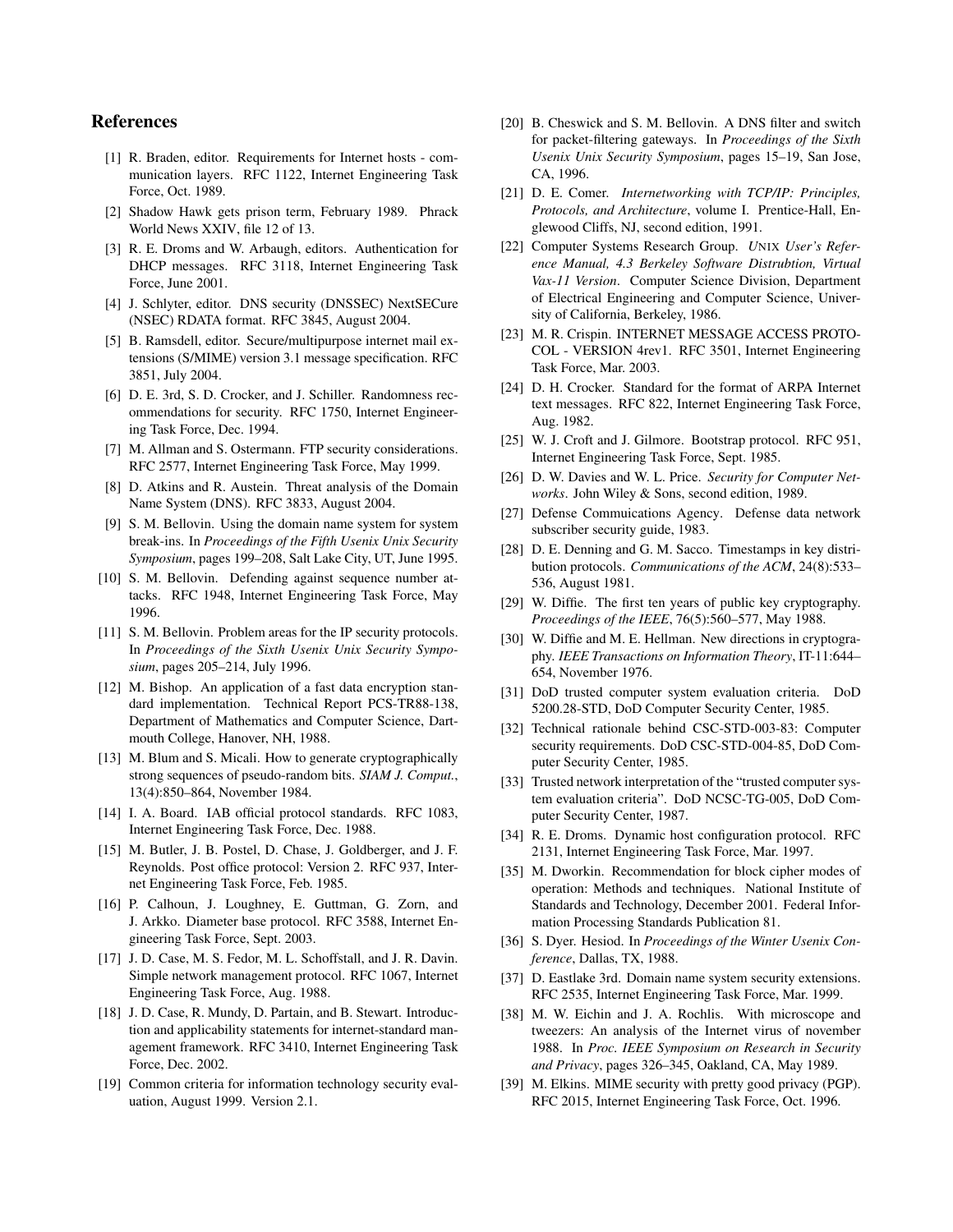- [40] E. Feinler, O. Jacobsen, M. Stahl, and C. Ward, editors. *Blacker Front End Interface Control Document*. In Feinler et al. [41], 1985.
- [41] E. Feinler, O. Jacobsen, M. Stahl, and C. Ward, editors. *DDN Protocol Handbook*. SRI International, 1985.
- [42] P. Ferguson and D. Senie. Network ingress filtering: Defeating denial of service attacks which employ IP source address spoofing. RFC 2827, Internet Engineering Task Force, May 2000.
- [43] R. Finlayson, T. P. Mann, J. C. Mogul, and M. M. Theimer. Reverse address resolution protocol. RFC 903, Internet Engineering Task Force, June 1984.
- [44] E. Gerich. Unique addresses are good. RFC 1814, Internet Engineering Task Force, June 1995.
- [45] V. Gill, J. Heasley, and D. Meyerx. The generalized TTL security mechanism (GTSM). RFC 3682, February 2004.
- [46] F. T. Grampp and R. H. Morris. Unix operating system security. *AT&T Bell Laboratories Technical Journal*, 63(8, Part 2):1649–1672, October 1984.
- [47] O. Gudmundsson. Delegation signer (DS) resource record (RR). RFC 3658, December 2003.
- [48] K. Harrenstien. NAME/FINGER protocol. RFC 742, Internet Engineering Task Force, Dec. 1977.
- [49] C. Hedrick. Routing information protocol. RFC 1058, Internet Engineering Task Force, June 1988.
- [50] A. Heffernan. Protection of BGP sessions via the TCP MD5 signature option. RFC 2385, Internet Engineering Task Force, Aug. 1998.
- [51] M. Horowitz and S. J. Lunt. FTP security extensions. RFC 2228, Internet Engineering Task Force, Oct. 1997.
- [52] V. Jacobson, R. Braden, and L. Zhang. TCP extension for high-speed paths. RFC 1185, Internet Engineering Task Force, Oct. 1990.
- [53] L. Joncheray. A simple active attack against TCP. In *Proceedings of the Fifth Usenix Unix Security Symposium*, Salt Lake City, UT, 1995.
- [54] S. Kent. Comments on "Security problems in the TCP/IP protocol suite. 19(3):1–20, July 1989.
- [55] S. Kent, C. Lynn, J. Mikkelson, and K. Seo. Secure border gateway protocol (S-BGP) – real world performance and deployment issues. In *Proceedings of the IEEE Network and Distributed System Security Symposium*, February 2000.
- [56] S. Kent, C. Lynn, and K. Seo. Secure border gateway protocol (Secure-BGP). *IEEE Journal on Selected Areas in Communications*, 18(4):582–592, April 2000.
- [57] S. A. Kent and R. Atkinson. Security architecture for the Internet protocol. RFC 2401, Internet Engineering Task Force, Nov. 1998.
- [58] M. L. Lambert. PCMAIL: a distributed mail system for personal computers. RFC 1056, Internet Engineering Task Force, June 1988.
- [59] M. Leech. Key management considerations for the TCP MD5 signature option. RFC 3562, Internet Engineering Task Force, July 2003.
- [60] J. R. Linn. Privacy enhancement for Internet electronic mail: Part I: message encipherment and authentication procedures. RFC 1040, Internet Engineering Task Force, Jan. 1988.
- [61] G. Lowe. Breaking and fixing the Needham-Schroeder public-key protocol using FDR. In *Tools and Algorithms for the Construction and Analysis of Systems (TACAS)*, volume 1055, pages 147–166. Springer-Verlag, Berlin Germany, 1996.
- [62] K. McCloghrie and M. T. Rose. Management information base for network management of TCP/IP-based internets. RFC 1066, Internet Engineering Task Force, Aug. 1988.
- [63] D. Mills. Mail list message <8901192354.aa03743@huey.udel.edu>, January 19 1989.
- [64] D. L. Mills. Internet delay experiments. RFC 889, Internet Engineering Task Force, Dec. 1983.
- [65] D. L. Mills. Exterior gateway protocol formal specification. RFC 904, Internet Engineering Task Force, Apr. 1984.
- [66] D. L. Mills. Network time protocol (version 1) specification and implementation. RFC 1059, Internet Engineering Task Force, July 1988.
- [67] P. V. Mockapetris. Domain names concepts and facilities. RFC 1034, Internet Engineering Task Force, Nov. 1987.
- [68] P. V. Mockapetris. Domain names implementation and specification. RFC 1035, Internet Engineering Task Force, Nov. 1987.
- [69] J. C. Mogul. Simple and flexible datagram access controls for unix-based gateways. In *USENIX Conference Proceedings*, pages 203–221, Baltimore, MD, Summer 1989.
- [70] R. T. Morris. A weakness in the 4.2BSD unix TCP/IP software. Computing Science Technical Report 117, AT&T Bell Laboratories, Murray Hill, NJ, February 1985.
- [71] S. Murphy, M. Badger, and B. Wellington. OSPF with digital signatures. RFC 2154, Internet Engineering Task Force, June 1997.
- [72] J. Myers and M. P. Rose. Post office protocol version 3. RFC 1939, Internet Engineering Task Force, May 1996.
- [73] NBS. Data encryption standard, January 1977. Federal Information Processing Standards Publication 46.
- [74] NBS. DES modes of operation, December 1980. Federal Information Processing Standards Publication 81.
- [75] R. M. Needham and M. Schroeder. Using encryption for authentication in large networks of computers. *Communications of the ACM*, 21(12):993–999, December 1978.
- [76] R. M. Needham and M. Schroeder. Authentication revisited. *Operating Systems Review*, 21(1):7, January 1987.
- [77] R. Perlman. *Network Layer Protocols with Byzantine Robustness*. PhD thesis, M.I.T., 1988.
- [78] D. C. Plummer. Ethernet address resolution protocol: Or converting network protocol addresses to 48.bit ethernet address for transmission on ethernet hardware. RFC 826, Internet Engineering Task Force, Nov. 1982.
- [79] J. Postel. Internet control message protocol. RFC 792, Internet Engineering Task Force, Sept. 1981.
- [80] J. Postel, 1989. private communication.